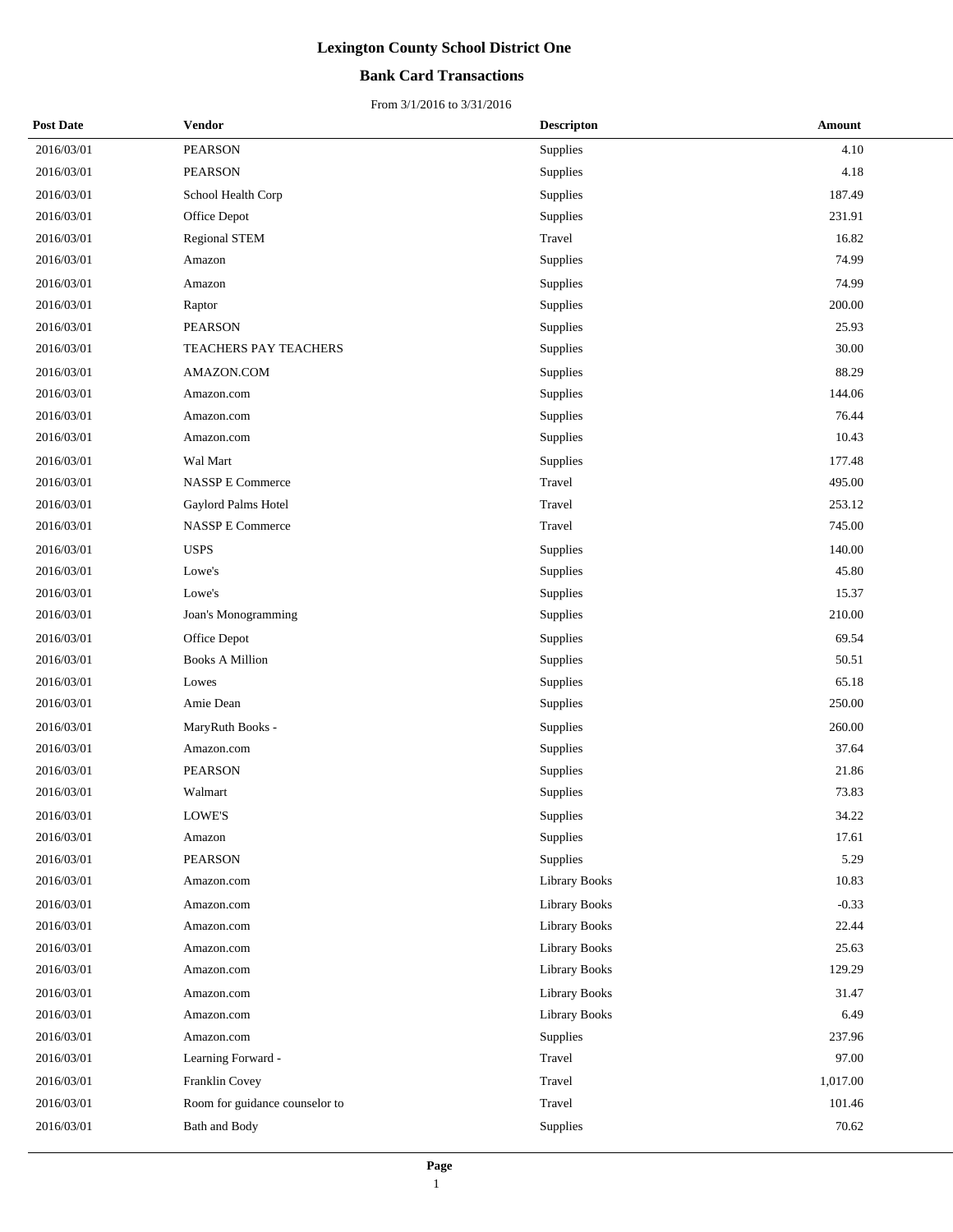## **Bank Card Transactions**

| <b>Post Date</b> | Vendor                         | <b>Descripton</b> | Amount   |
|------------------|--------------------------------|-------------------|----------|
| 2016/03/01       | Crossroads Center              | Supplies          | 147.00   |
| 2016/03/01       | Lowe's                         | Supplies          | 18.15    |
| 2016/03/01       | Wayfair                        | Supplies          | 355.03   |
| 2016/03/01       | Lowe's                         | Supplies          | 57.59    |
| 2016/03/01       | Lowe's                         | Supplies          | 18.46    |
| 2016/03/01       | Ace Hardware -                 | Supplies          | 8.55     |
| 2016/03/01       | Lowes                          | Supplies          | 28.30    |
| 2016/03/01       | Smith and Jones                | Supplies          | 34.66    |
| 2016/03/01       | 4Imprint                       | Supplies          | 306.27   |
| 2016/03/01       | Shumpert's IGA                 | Supplies          | 9.46     |
| 2016/03/01       | Dollar General                 | Supplies          | 45.48    |
| 2016/03/01       | Shumpert's IGA                 | Supplies          | 15.11    |
| 2016/03/01       | Franklin Covey                 | Travel            | 379.00   |
| 2016/03/01       | Walmart                        | Supplies          | 16.63    |
| 2016/03/01       | Amazon.com                     | Pupil Activity    | 34.56    |
| 2016/03/01       | Michaels -                     | Pupil Activity    | 41.70    |
| 2016/03/01       | Heinemann -                    | Pupil Activity    | 497.92   |
| 2016/03/01       | Walmart -                      | Pupil Activity    | 14.95    |
| 2016/03/01       | Amazon -                       | Pupil Activity    | 598.85   |
| 2016/03/01       | Marlboro Bulb Co               | Pupil Activity    | 30.84    |
| 2016/03/01       | Dollar Tree                    | Pupil Activity    | 43.20    |
| 2016/03/01       | Office Depot                   | Pupil Activity    | 57.68    |
| 2016/03/01       | Office Depot                   | Pupil Activity    | 76.80    |
| 2016/03/01       | <b>Staples</b>                 | Pupil Activity    | 22.46    |
| 2016/03/01       | Wal-Mart                       | Pupil Activity    | 29.24    |
| 2016/03/01       | Sally Beauty Supply            | Pupil Activity    | 16.17    |
| 2016/03/01       | Amazon.com                     | Pupil Activity    | 124.45   |
| 2016/03/01       | Demco                          | Pupil Activity    | 53.65    |
| 2016/03/01       | Target                         | Pupil Activity    | 55.64    |
| 2016/03/01       | <b>AMERICAN AIRLINES</b>       | Travel            | 794.40   |
| 2016/03/01       | <b>IB.ORG</b>                  | Travel            | 739.00   |
| 2016/03/01       | <b>IB.ORG</b>                  | Travel            | 739.00   |
| 2016/03/01       | <b>IB.ORG</b>                  | Travel            | 890.00   |
| 2016/03/01       | <b>IB.ORG</b>                  | Travel            | 890.00   |
| 2016/03/01       | <b>IB CASIE</b>                | Travel            | 955.00   |
| 2016/03/01       | <b>IB CASIE</b>                | Travel            | 955.00   |
| 2016/03/01       | SOUTHWEST AIRLINES             | Travel            | 1,185.84 |
| 2016/03/01       | EMBASSY SUITES ATLANTA BUCKHEA | Travel            | 561.36   |
| 2016/03/01       | EMBASSY SUITES ATLANTA BUCKHEA | Travel            | 561.36   |
| 2016/03/01       | EMBASSY SUITES-ATLANTA BUCKHEA | Travel            | 561.36   |
| 2016/03/01       | <b>IB.ORG</b>                  | Travel            | 890.00   |
| 2016/03/01       | <b>IB.ORG</b>                  | Travel            | 890.00   |
| 2016/03/01       | <b>IB CASIE</b>                | Travel            | 955.00   |
| 2016/03/01       | <b>IB CASIE</b>                | Travel            | 955.00   |
| 2016/03/01       | <b>IB CASIE</b>                | Travel            | 955.00   |
|                  |                                |                   |          |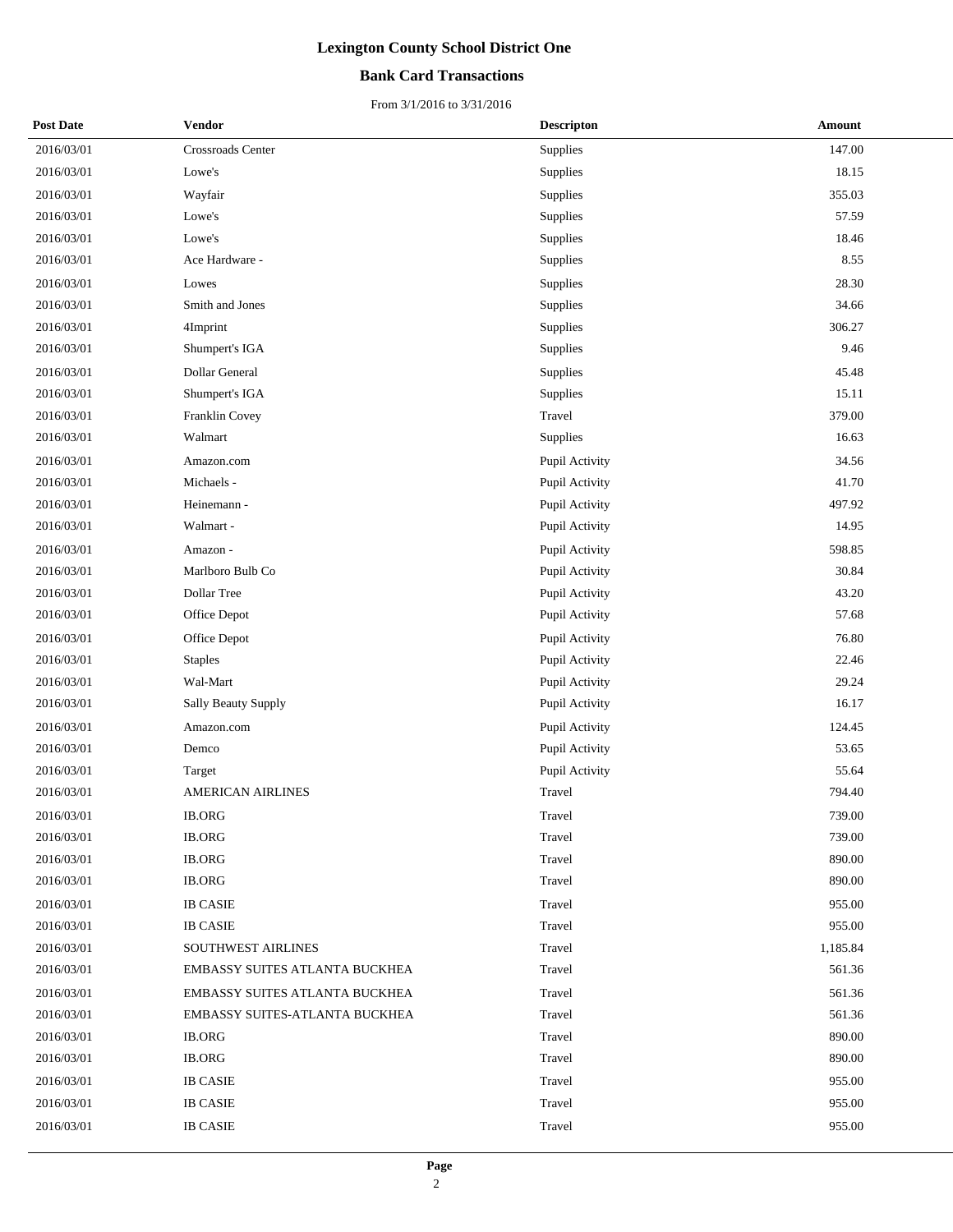## **Bank Card Transactions**

| <b>Post Date</b> | Vendor                         | <b>Descripton</b>       | <b>Amount</b> |
|------------------|--------------------------------|-------------------------|---------------|
| 2016/03/01       | <b>IB CASIE</b>                | Travel                  | 955.00        |
| 2016/03/02       | Teachers Pay Teachers          | Supplies-Immersion      | 45.54         |
| 2016/03/02       | TEACHERS PAY TEACHERS          | Supplies                | 91.49         |
| 2016/03/02       | EDUCATIONAL WONDERLAND         | Supplies                | 14.12         |
| 2016/03/02       | <b>HEINEMANN</b>               | Supplies                | 351.92        |
| 2016/03/02       | E3 Diagnostics                 | Repairs and Maintenance | 157.78        |
| 2016/03/02       | Lowe's                         | Supplies                | 18.17         |
| 2016/03/02       | <b>USPS</b>                    | Supplies                | 84.00         |
| 2016/03/02       | Lowe's                         | Supplies                | 10.21         |
| 2016/03/02       | Office depot                   | Supplies                | 104.83        |
| 2016/03/02       | Lowes                          | Supplies                | 55.19         |
| 2016/03/02       | amazon                         | Supplies                | 29.96         |
| 2016/03/02       | amazon                         | Supplies                | 9.38          |
| 2016/03/02       | Office depot                   | Supplies                | 217.06        |
| 2016/03/02       | amazon                         | Supplies                | 42.32         |
| 2016/03/02       | amazon                         | Supplies                | 125.90        |
| 2016/03/02       | amazon                         | Supplies                | 24.89         |
| 2016/03/02       | amazon                         | Supplies                | 20.99         |
| 2016/03/02       | amazon                         | <b>Supplies</b>         | 17.98         |
| 2016/03/02       | amazon                         | Supplies                | 14.64         |
| 2016/03/02       | Walmart                        | Supplies                | 61.02         |
| 2016/03/02       | amazon                         | Supplies                | 12.28         |
| 2016/03/02       | Teachers Pay Teachers          | Supplies-Immersion      | 31.00         |
| 2016/03/02       | Office Depot                   | Supplies                | 56.12         |
| 2016/03/02       | Spectra                        | Supplies                | 875.98        |
| 2016/03/02       | office depot                   | Supplies                | 520.01        |
| 2016/03/02       | PLAY THERAPY SUPPLY            | Supplies                | 34.99         |
| 2016/03/02       | COMPASSIONBOOKS.COM            | Supplies                | 14.50         |
| 2016/03/02       | Embassy Suites @ Kingston Plan | Travel                  | 210.88        |
| 2016/03/02       | Heartsmart                     | Supplies                | 137.69        |
| 2016/03/02       | <b>DEMCO</b>                   | Supplies                | 41.95         |
| 2016/03/02       | amazon                         | Supplies                | 61.78         |
| 2016/03/02       | demco                          | Supplies                | 166.15        |
| 2016/03/02       | Embassy Kingston Planation     | Travel                  | 210.88        |
| 2016/03/02       | Embassy Suites Kingston Planta | Travel                  | 210.88        |
| 2016/03/02       | <b>USPS</b>                    | Supplies                | 3.94          |
| 2016/03/02       | <b>USPS</b>                    | Supplies                | 147.00        |
| 2016/03/02       | ACCOUNTANCY BOARD 803-896-4326 | Dues and Fees           | 80.00         |
| 2016/03/02       | True Value                     | <b>Supplies</b>         | 5.07          |
| 2016/03/02       | School Outfitters              | Supplies                | 440.21        |
| 2016/03/02       | School Outfitters              | Supplies                | 14.43         |
| 2016/03/02       | <b>LOWES</b>                   | Supplies                | 5.53          |
| 2016/03/02       | Lowes                          | Supplies                | 115.15        |
| 2016/03/02       | Lowes                          | Supplies                | 17.25         |
| 2016/03/02       | Enlows                         | Supplies                | 167.06        |
|                  |                                |                         |               |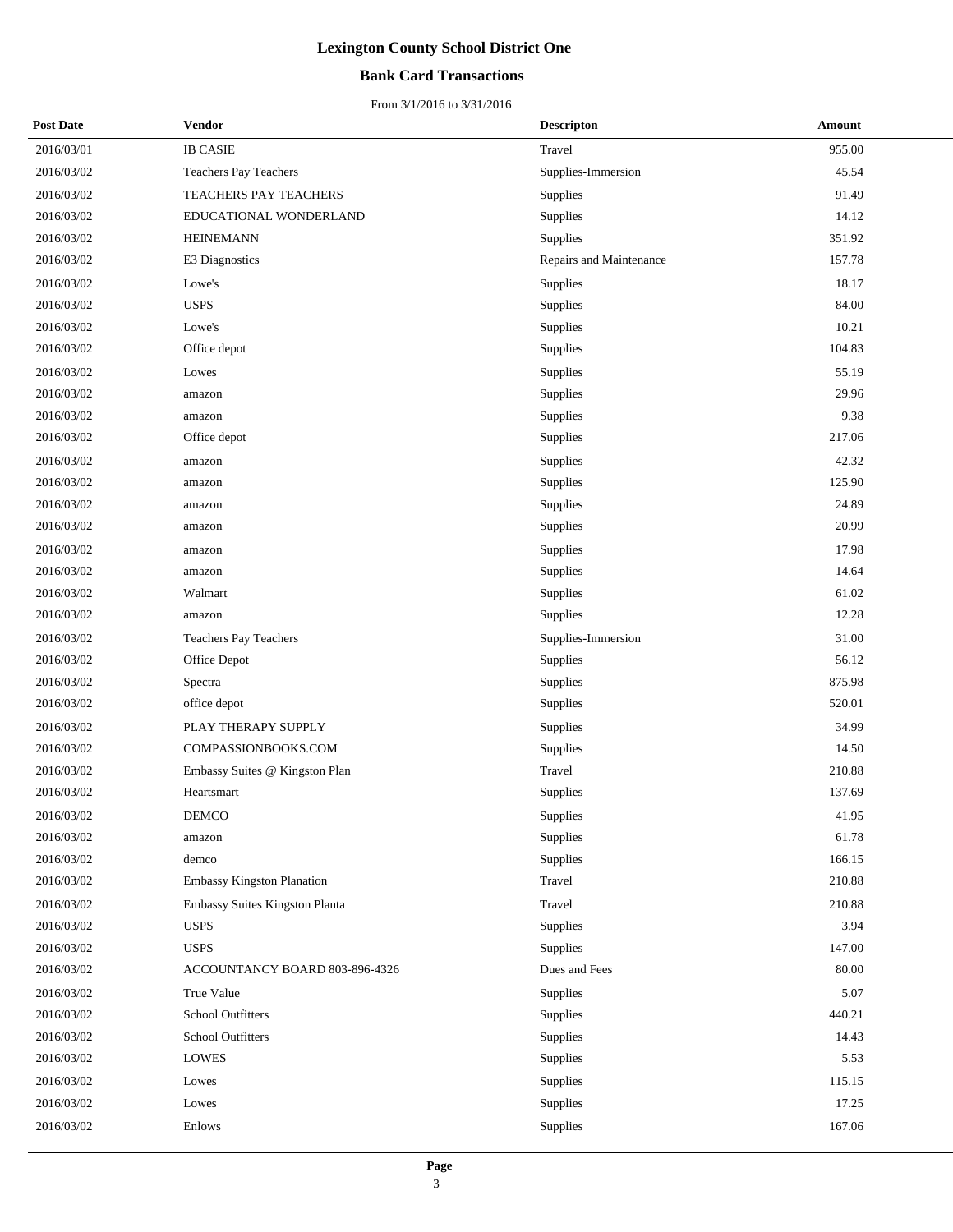## **Bank Card Transactions**

| <b>Post Date</b> | Vendor                           | <b>Descripton</b> | Amount |
|------------------|----------------------------------|-------------------|--------|
| 2016/03/02       | Enlows                           | Supplies          | 37.54  |
| 2016/03/02       | Interstate                       | Supplies          | 162.85 |
| 2016/03/02       | <b>CARQUEST</b>                  | Supplies          | 51.32  |
| 2016/03/02       | Enlows                           | Supplies          | 147.27 |
| 2016/03/02       | Interstate                       | Supplies          | 28.02  |
| 2016/03/02       | <b>Interstate Transportation</b> | Supplies          | 86.67  |
| 2016/03/02       | <b>Hook Tire</b>                 | Supplies          | 355.13 |
| 2016/03/02       | Interstate                       | Supplies          | 203.20 |
| 2016/03/02       | Enlows                           | Supplies          | 61.51  |
| 2016/03/02       | Interstate                       | Supplies          | 94.18  |
| 2016/03/02       | <b>CARQUEST</b>                  | Supplies          | 75.76  |
| 2016/03/02       | Enlows                           | Supplies          | 151.70 |
| 2016/03/02       | Interstate                       | Supplies          | 668.62 |
| 2016/03/02       | <b>02 AIR PURIFIER</b>           | Supplies          | 276.27 |
| 2016/03/02       | <b>JW</b> Pepper                 | Pupil Activity    | 136.63 |
| 2016/03/02       | <b>JW</b> Pepper                 | Pupil Activity    | 56.25  |
| 2016/03/02       | Amazon                           | Pupil Activity    | 10.99  |
| 2016/03/02       | Amazon                           | Pupil Activity    | 10.99  |
| 2016/03/02       | Amazon                           | Pupil Activity    | 100.72 |
| 2016/03/02       | Amazon                           | Pupil Activity    | 145.50 |
| 2016/03/02       | Walmart                          | Pupil Activity    | 40.66  |
| 2016/03/02       | PINE PRESS PRINTING              | Pupil Activity    | 168.60 |
| 2016/03/02       | Walmart                          | Pupil Activity    | 59.62  |
| 2016/03/02       | Shared Hope International        | Pupil Activity    | 49.00  |
| 2016/03/02       | Caughman's meat plant            | Pupil Activity    | 89.00  |
| 2016/03/02       | walmart                          | Pupil Activity    | 40.85  |
| 2016/03/02       | Michael's                        | Pupil Activity    | 122.11 |
| 2016/03/02       | Oriental Trading Co              | Pupil Activity    | 13.99  |
| 2016/03/02       | Michael's                        | Pupil Activity    | 88.87  |
| 2016/03/02       | Office Depot                     | Pupil Activity    | 147.19 |
| 2016/03/02       | Walmart                          | Pupil Activity    | 22.66  |
| 2016/03/02       | amazon                           | Pupil Activity    | 53.80  |
| 2016/03/02       | amazon                           | Pupil Activity    | 36.44  |
| 2016/03/02       | amazon                           | Pupil Activity    | 28.48  |
| 2016/03/02       | Walmart                          | Pupil Activity    | 103.96 |
| 2016/03/02       | Office Depot                     | Pupil Activity    | 235.36 |
| 2016/03/02       | Lowes                            | Pupil Activity    | 46.87  |
| 2016/03/02       | Dooleys Sport Shop               | Pupil Activity    | 67.41  |
| 2016/03/02       | AMAZON.COM                       | Pupil Activity    | 98.96  |
| 2016/03/02       | <b>AMAZON</b>                    | Pupil Activity    | 4.00   |
| 2016/03/02       | Lowe's                           | Pupil Activity    | 96.28  |
| 2016/03/02       | Guitar Center                    | Pupil Activity    | 548.79 |
| 2016/03/02       | food lion                        | Pupil Activity    | 31.92  |
| 2016/03/02       | Publix                           | Pupil Activity    | 11.84  |
| 2016/03/02       | Publix                           | Pupil Activity    | 19.74  |
|                  |                                  |                   |        |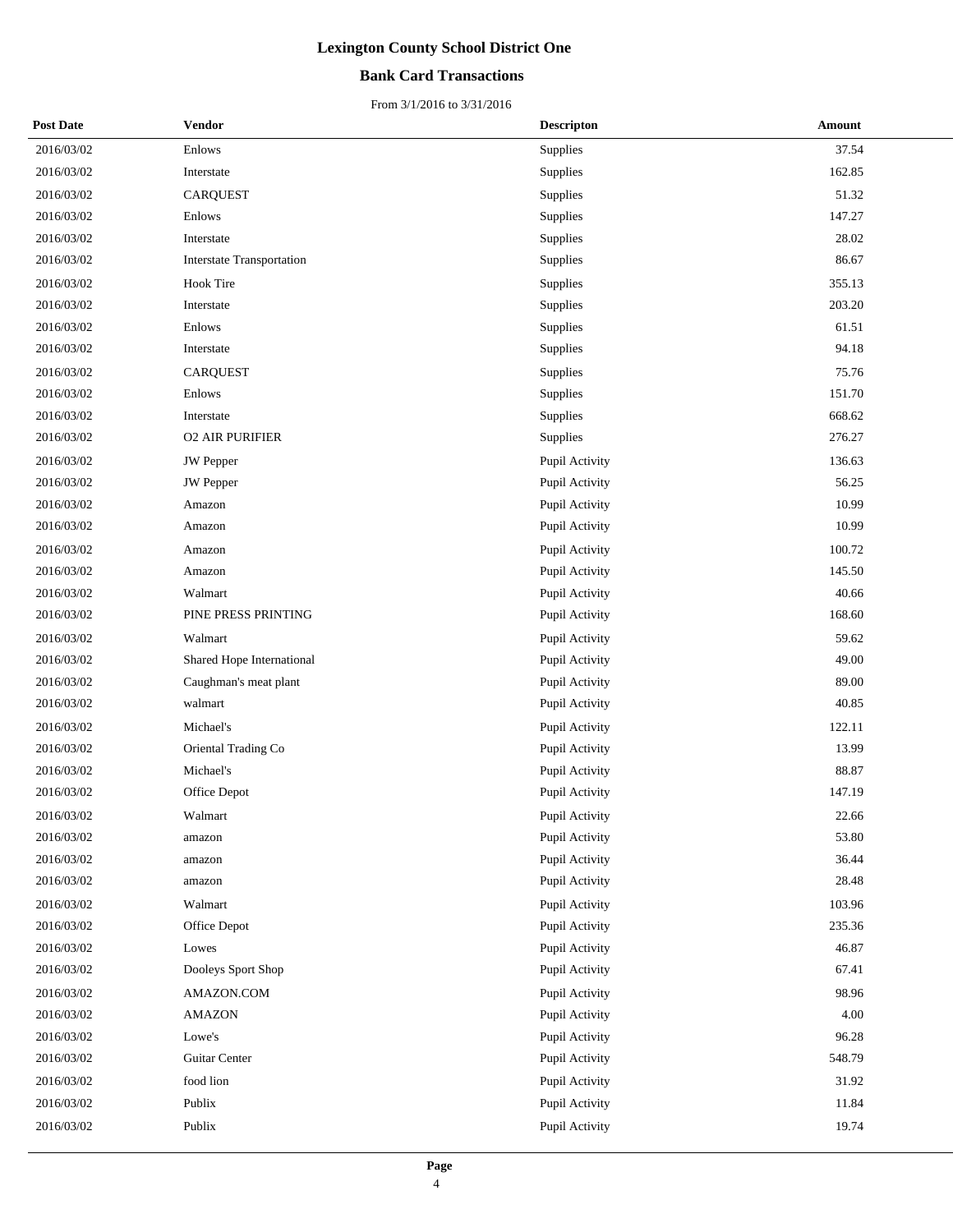## **Bank Card Transactions**

| <b>Post Date</b> | Vendor                         | <b>Descripton</b>          | Amount   |
|------------------|--------------------------------|----------------------------|----------|
| 2016/03/04       | Walmart                        | Supplies                   | 66.77    |
| 2016/03/04       | Swiftmaps -                    | Supplies                   | 67.95    |
| 2016/03/04       | Hancock Fabrics -              | Supplies                   | 13.69    |
| 2016/03/04       | Gilbert IGA -                  | Supplies                   | 16.00    |
| 2016/03/04       | Speech and Language Kids -     | <b>Technology Supplies</b> | 59.99    |
| 2016/03/04       | <b>CBI</b> Parallels           | Software Renewal/Agreemen  | 79.99    |
| 2016/03/04       | Amazon.com                     | Supplies                   | 8.55     |
| 2016/03/04       | Trophy and Awards              | Supplies                   | 8.03     |
| 2016/03/04       | Michaels                       | Supplies                   | 23.52    |
| 2016/03/04       | <b>USGBC</b>                   | Other Prof & Tech Service  | 100.00   |
| 2016/03/04       | <b>USGBC</b>                   | Other Prof & Tech Service  | 100.00   |
| 2016/03/04       | Amazon                         | Supplies                   | 239.95   |
| 2016/03/04       | Wal-Mart                       | Supplies                   | 352.06   |
| 2016/03/04       | Amazon                         | Supplies                   | 114.63   |
| 2016/03/04       | Ed Smith Lumber                | Supplies                   | 46.87    |
| 2016/03/04       | <b>Enterprise Rental</b>       | Pupil Transportation       | 154.81   |
| 2016/03/04       | Amazon                         | Supplies                   | 233.88   |
| 2016/03/04       | Walmart                        | Supplies                   | 39.92    |
| 2016/03/04       | Walgreen's                     | Supplies                   | 25.62    |
| 2016/03/04       | Family First                   | Supplies                   | 40.00    |
| 2016/03/04       | Walmart                        | Supplies                   | 36.35    |
| 2016/03/04       | Wal-Mart                       | Supplies                   | 45.82    |
| 2016/03/04       | Weebly.com                     | Software Renewal/Agreemen  | 144.00   |
| 2016/03/04       | Weebly.com                     | Software Renewal/Agreemen  | 13.95    |
| 2016/03/04       | <b>Survey Monkey</b>           | Software Renewal/Agreemen  | 77.35    |
| 2016/03/04       | Demco                          | Supplies                   | 817.95   |
| 2016/03/04       | CCE (Center for Credentialing  | Inst Prog Improvement      | 100.00   |
| 2016/03/04       | Speedway                       | Rentals                    | 21.70    |
| 2016/03/04       | Enterprise Car Rental          | Rentals                    | 259.93   |
| 2016/03/04       | <b>CLB SCEPUR</b>              | Travel                     | 80.00    |
| 2016/03/04       | <b>CLB SCEPUR</b>              | Travel                     | 115.00   |
| 2016/03/04       | <b>CLB SCEPUR</b>              | Travel                     | 115.00   |
| 2016/03/04       | Papal                          | Travel                     | 165.00   |
| 2016/03/04       | Paypal                         | Travel                     | 205.00   |
| 2016/03/04       | Paypal                         | Travel                     | 55.00    |
| 2016/03/04       | University of SC (NASW-SC Spri | Travel                     | 100.00   |
| 2016/03/04       | American Airlines              | Travel                     | 372.70   |
| 2016/03/04       | National Science Teacher Assoc | Travel                     | 265.00   |
| 2016/03/04       | Oriental Trading company       | Supplies                   | 62.06    |
| 2016/03/04       | Hobby Lobby                    | Supplies                   | 17.09    |
| 2016/03/04       | Walmart                        | Supplies                   | 8.50     |
| 2016/03/04       | Hobby Lobby                    | Supplies                   | $-12.82$ |
| 2016/03/04       | Amazon                         | Supplies                   | 786.49   |
| 2016/03/04       | Amazon                         | Supplies                   | 785.19   |
| 2016/03/04       | Amazon                         | Supplies                   | 23.63    |
|                  |                                |                            |          |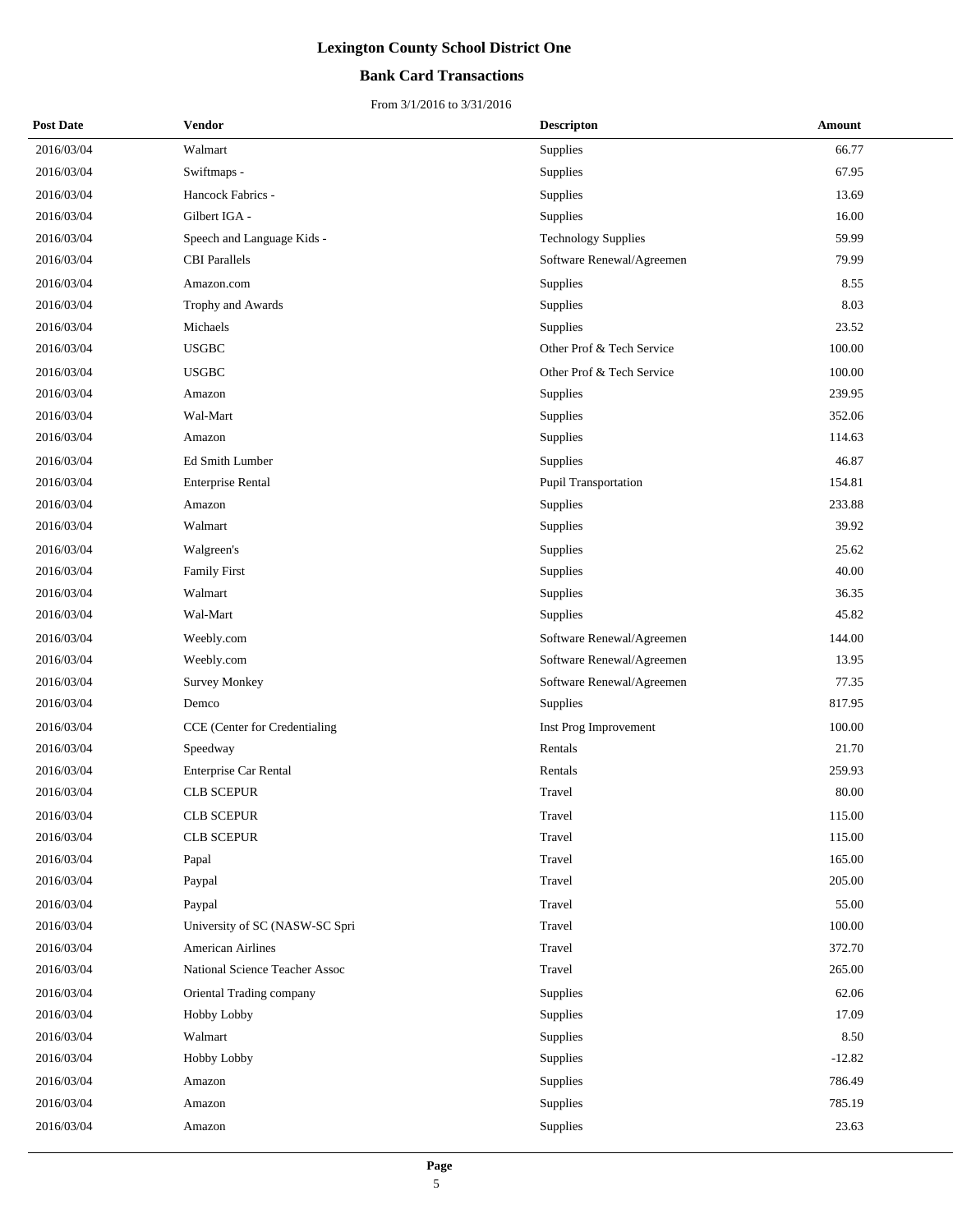## **Bank Card Transactions**

| <b>Post Date</b> | <b>Vendor</b>                      | <b>Descripton</b>          | Amount  |
|------------------|------------------------------------|----------------------------|---------|
| 2016/03/04       | Dollar Tree                        | Supplies                   | 102.72  |
| 2016/03/04       | Amazon                             | Supplies                   | 31.67   |
| 2016/03/04       | Barnes & Noble                     | Supplies                   | 22.63   |
| 2016/03/04       | Office Depot                       | <b>Technology Supplies</b> | 80.23   |
| 2016/03/04       | Fatz Caf??                         | Other Objects              | 86.64   |
| 2016/03/04       | Food Lion                          | Other Objects              | 10.00   |
| 2016/03/04       | Fatz                               | Other Objects              | 69.43   |
| 2016/03/04       | McAlisters Deli                    | Other Objects              | 155.97  |
| 2016/03/04       | Publix                             | Other Objects              | 146.79  |
| 2016/03/04       | Walmart -                          | Supplies                   | 32.40   |
| 2016/03/04       | Ed Smith Lumber                    | Supplies                   | 45.96   |
| 2016/03/04       | Ed Smith Lumber                    | Supplies                   | 16.96   |
| 2016/03/04       | Derrick's Service Center           | Supplies                   | 30.00   |
| 2016/03/04       | Ed Smith Lumber                    | Supplies                   | 249.66  |
| 2016/03/04       | Ed Smith Lumber                    | Supplies                   | 16.65   |
| 2016/03/04       | LOWE'S                             | Supplies                   | 59.18   |
| 2016/03/04       | Ed Smith Lumber                    | Supplies                   | 13.41   |
| 2016/03/04       | Ed Smith Lumber                    | Supplies                   | 67.63   |
| 2016/03/04       | <b>Murphy Express</b>              | Supplies                   | 21.00   |
| 2016/03/04       | Lowes                              | Supplies                   | 25.04   |
| 2016/03/04       | Lowes -                            | Supplies                   | 172.23  |
| 2016/03/04       | Ed Smith Lumber -                  | Supplies                   | 22.98   |
| 2016/03/04       | Gilbert IGA -                      | Supplies                   | 173.49  |
| 2016/03/04       | Walmart -                          | Supplies                   | 19.86   |
| 2016/03/04       | Party City -                       | Supplies                   | 17.10   |
| 2016/03/04       | Office Depot                       | Supplies                   | 67.83   |
| 2016/03/04       | Dollar General                     | Supplies                   | 25.68   |
| 2016/03/04       | Dollar General                     | Supplies                   | 17.12   |
| 2016/03/04       | Embassy Kingston Plantation        | Travel                     | 164.04  |
| 2016/03/04       | <b>Embassy Kingston Plantation</b> | Travel                     | 136.52  |
| 2016/03/04       | <b>Embassy Kingston Plantation</b> | Travel                     | 164.04  |
| 2016/03/04       | <b>Embassy Kingston Plantation</b> | Travel                     | $-1.76$ |
| 2016/03/04       | EB Learning Forward                | Travel                     | 95.00   |
| 2016/03/04       | EB Learning Forward                | Travel                     | 760.00  |
| 2016/03/04       | Taylor & Frances                   | Supplies                   | 786.50  |
| 2016/03/04       | <b>Guilford Publications</b>       | Supplies                   | 110.40  |
| 2016/03/04       | Amazon                             | Supplies                   | 158.86  |
| 2016/03/04       | Taylor & Frances                   | Supplies                   | 786.50  |
| 2016/03/04       | Amazon                             | Supplies                   | 181.29  |
| 2016/03/04       | Lowes                              | Supplies                   | 13.02   |
| 2016/03/04       | Walmart                            | Supplies                   | 85.03   |
| 2016/03/04       | Office Depot                       | Supplies                   | 36.36   |
| 2016/03/04       | Kohl's                             | Supplies                   | 272.85  |
| 2016/03/04       | Amazon                             | Supplies                   | 34.64   |
| 2016/03/04       | Office Depot                       | Supplies                   | 185.78  |
|                  |                                    |                            |         |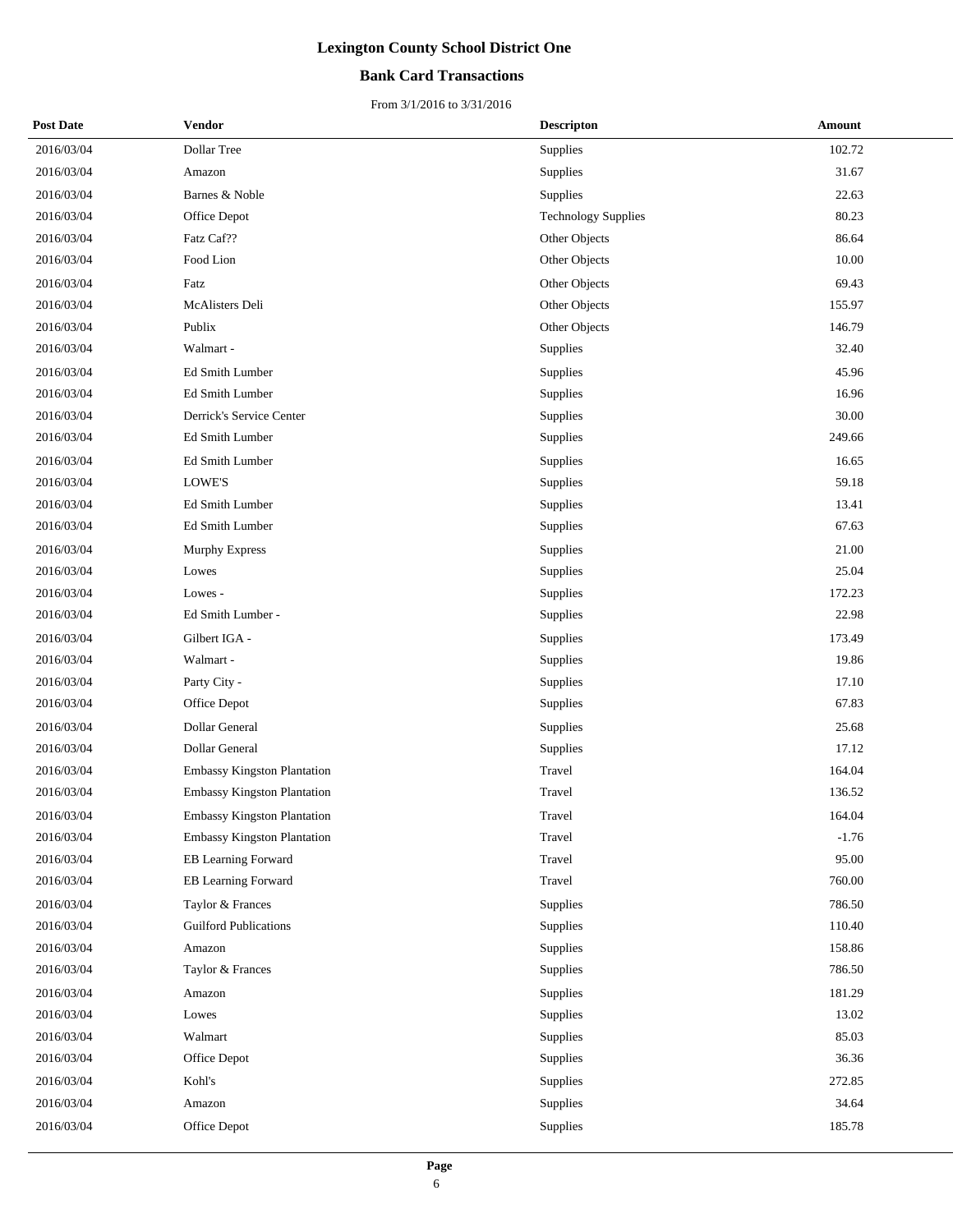## **Bank Card Transactions**

| <b>Post Date</b> | Vendor                              | <b>Descripton</b>          | Amount    |
|------------------|-------------------------------------|----------------------------|-----------|
| 2016/03/04       | Hilton Garden Inn                   | Travel                     | 260.94    |
| 2016/03/04       | Office Depot                        | Supplies                   | 134.78    |
| 2016/03/04       | Lowes                               | Supplies                   | 29.34     |
| 2016/03/04       | Office Depot                        | Supplies                   | 114.48    |
| 2016/03/04       | Kids Day of Lexington               | Dues and Fees              | 100.00    |
| 2016/03/04       | <b>School Nutrition Association</b> | Dues and Fees              | 40.00     |
| 2016/03/04       | Office Depot                        | Supplies                   | 74.89     |
| 2016/03/04       | Amazon                              | Pupil Activity             | 1.47      |
| 2016/03/04       | Amazon.com                          | Pupil Activity             | 77.02     |
| 2016/03/04       | Food Lion                           | Pupil Activity             | 9.87      |
| 2016/03/04       | Petanque America                    | Pupil Activity             | 2.71      |
| 2016/03/04       | Amazon                              | Pupil Activity             | 835.71    |
| 2016/03/04       | Ed Smith Lumber                     | Pupil Activity             | 76.49     |
| 2016/03/04       | Amazon                              | Pupil Activity             | 578.00    |
| 2016/03/04       | Demco                               | Pupil Activity             | 30.60     |
| 2016/03/04       | <b>IGA</b>                          | Pupil Activity             | 16.73     |
| 2016/03/04       | Dollar General                      | Pupil Activity             | 35.31     |
| 2016/03/04       | <b>JW</b> Pepper                    | Pupil Activity             | 754.49    |
| 2016/03/04       | JW Pepper                           | Pupil Activity             | 97.50     |
| 2016/03/04       | Amazon                              | Pupil Activity             | 250.00    |
| 2016/03/04       | Amazon                              | Pupil Activity             | 44.82     |
| 2016/03/04       | Amazon                              | Pupil Activity             | 93.35     |
| 2016/03/04       | Amazon                              | Pupil Activity             | $-142.35$ |
| 2016/03/04       | Amazon                              | Pupil Activity             | $-38.39$  |
| 2016/03/04       | Hold Your Tablet                    | <b>Technology Supplies</b> | 214.60    |
| 2016/03/04       | Office Depot                        | Supplies                   | 135.86    |
| 2016/03/07       | Lowes                               | Supplies                   | 7.27      |
| 2016/03/07       | Lowes                               | Supplies                   | 53.47     |
| 2016/03/07       | Lowes                               | Supplies                   | 45.37     |
| 2016/03/07       | Lowes                               | Supplies                   | 7.90      |
| 2016/03/07       | Whaley Parts and Supply             | Supplies                   | 234.03    |
| 2016/03/07       | Whaley Parts and Supply             | Supplies                   | 331.21    |
| 2016/03/07       | Whaley Parts and Supply             | Supplies                   | 8.60      |
| 2016/03/07       | Whaley Parts and Supply             | Supplies                   | 392.94    |
| 2016/03/07       | Lowes                               | Supplies                   | 50.74     |
| 2016/03/07       | Pro Kitchen                         | Supplies                   | 193.79    |
| 2016/03/07       | Pro Kitchen                         | Supplies                   | 193.79    |
| 2016/03/07       | Whaley Parts and Supply             | Supplies                   | $-175.10$ |
| 2016/03/07       | Whaley Parts and Supply             | Supplies                   | 157.96    |
| 2016/03/07       | Whaley Parts and Supply             | Supplies                   | 175.10    |
| 2016/03/07       | Whaley Parts and Supply             | Supplies                   | 653.92    |
| 2016/03/07       | Whaley Parts and Supply             | Supplies                   | 8.03      |
| 2016/03/07       | Whaley Parts and Supply             | Supplies                   | 50.80     |
| 2016/03/07       | Lowes                               | Supplies                   | 76.89     |
| 2016/03/07       | Whaley Parts and Supply             | Supplies                   | $-175.10$ |
|                  |                                     |                            |           |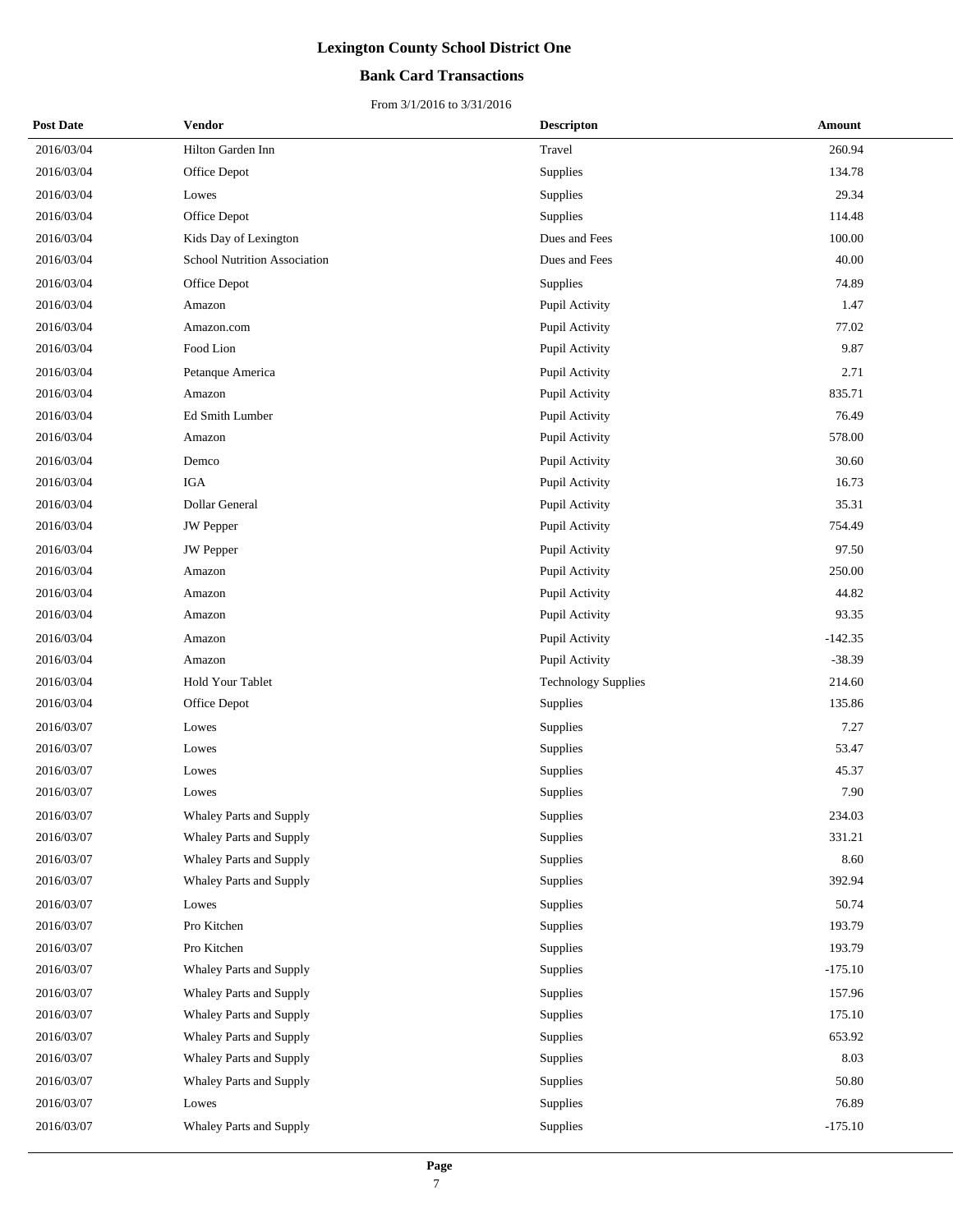## **Bank Card Transactions**

| <b>Post Date</b> | Vendor                  | <b>Descripton</b>          | <b>Amount</b> |
|------------------|-------------------------|----------------------------|---------------|
| 2016/03/07       | Lowes                   | Supplies                   | 23.48         |
| 2016/03/07       | Whaley Parts and Supply | Supplies                   | 29.96         |
| 2016/03/07       | wHALEY Parts and Supply | Supplies                   | 581.16        |
| 2016/03/07       | Whaley Parts & Supply   | Supplies                   | 29.94         |
| 2016/03/07       | Whaley Parts and Supply | Supplies                   | 107.03        |
| 2016/03/07       | City Electric           | Supplies                   | 130.33        |
| 2016/03/07       | Whaley Parts and Supply | Supplies                   | 50.00         |
| 2016/03/07       | Whaley Parts and Supply | Supplies                   | $-581.16$     |
| 2016/03/07       | City Electric           | Supplies                   | 41.09         |
| 2016/03/07       | Whaley Parts & Supply   | Supplies                   | 98.04         |
| 2016/03/07       | Whaley Parts and Supply | Supplies                   | 20.64         |
| 2016/03/07       | Whaley Parts and Supply | Supplies                   | 84.32         |
| 2016/03/07       | Whaley Parts and Supply | Supplies                   | 134.86        |
| 2016/03/07       | Lowes                   | Supplies                   | 55.94         |
| 2016/03/24       | Amazon.com              | Supplies                   | 164.48        |
| 2016/03/24       | Amazon.com              | Supplies                   | 25.03         |
| 2016/03/24       | Greenwood Heinemann     | Supplies                   | 92.98         |
| 2016/03/24       | Amazon.com              | Supplies                   | 83.00         |
| 2016/03/24       | Quality Inn             | Supplies                   | 388.45        |
| 2016/03/24       | Office depot            | Supplies                   | 68.18         |
| 2016/03/24       | amazon                  | Supplies                   | 36.49         |
| 2016/03/24       | amazon                  | Supplies                   | 29.88         |
| 2016/03/24       | <b>USPS</b>             | Supplies                   | 10.00         |
| 2016/03/24       | Marriott Hotel          | Travel                     | 255.04        |
| 2016/03/24       | Monoprice               | Supplies                   | 65.99         |
| 2016/03/24       | Cable & Connections     | Supplies                   | 49.13         |
| 2016/03/24       | 4 All Promos            | Supplies                   | 321.75        |
| 2016/03/24       | Scantron                | Supplies                   | 725.58        |
| 2016/03/24       | Gilbert PO              | Supplies                   | 251.70        |
| 2016/03/24       | Office Depot            | Supplies                   | 101.02        |
| 2016/03/24       | Oriental Trading        | Supplies                   | 126.81        |
| 2016/03/24       | Office Depot            | Supplies                   | 50.65         |
| 2016/03/24       | Office Depot            | Supplies                   | 105.71        |
| 2016/03/24       | Office Depot            | Supplies                   | 116.11        |
| 2016/03/24       | <b>USPS</b>             | Supplies                   | 6.96          |
| 2016/03/24       | Jones School Supply     | Supplies                   | 181.49        |
| 2016/03/24       | <b>USPS</b>             | Supplies                   | 40.44         |
| 2016/03/24       | Walmart                 | Supplies                   | 63.69         |
| 2016/03/24       | <b>UPS</b>              | Supplies                   | 67.61         |
| 2016/03/24       | B&H                     | Supplies                   | 229.00        |
| 2016/03/24       | Newegg                  | <b>Technology Supplies</b> | 102.88        |
| 2016/03/24       | Raptor Technology       | Supplies                   | 488.00        |
| 2016/03/24       | Amazon.com              | Supplies                   | 175.90        |
| 2016/03/24       | SouthWestern Strings    | Supplies                   | 13.89         |
| 2016/03/24       | JW Pepper Music         | Supplies                   | 164.46        |
|                  |                         |                            |               |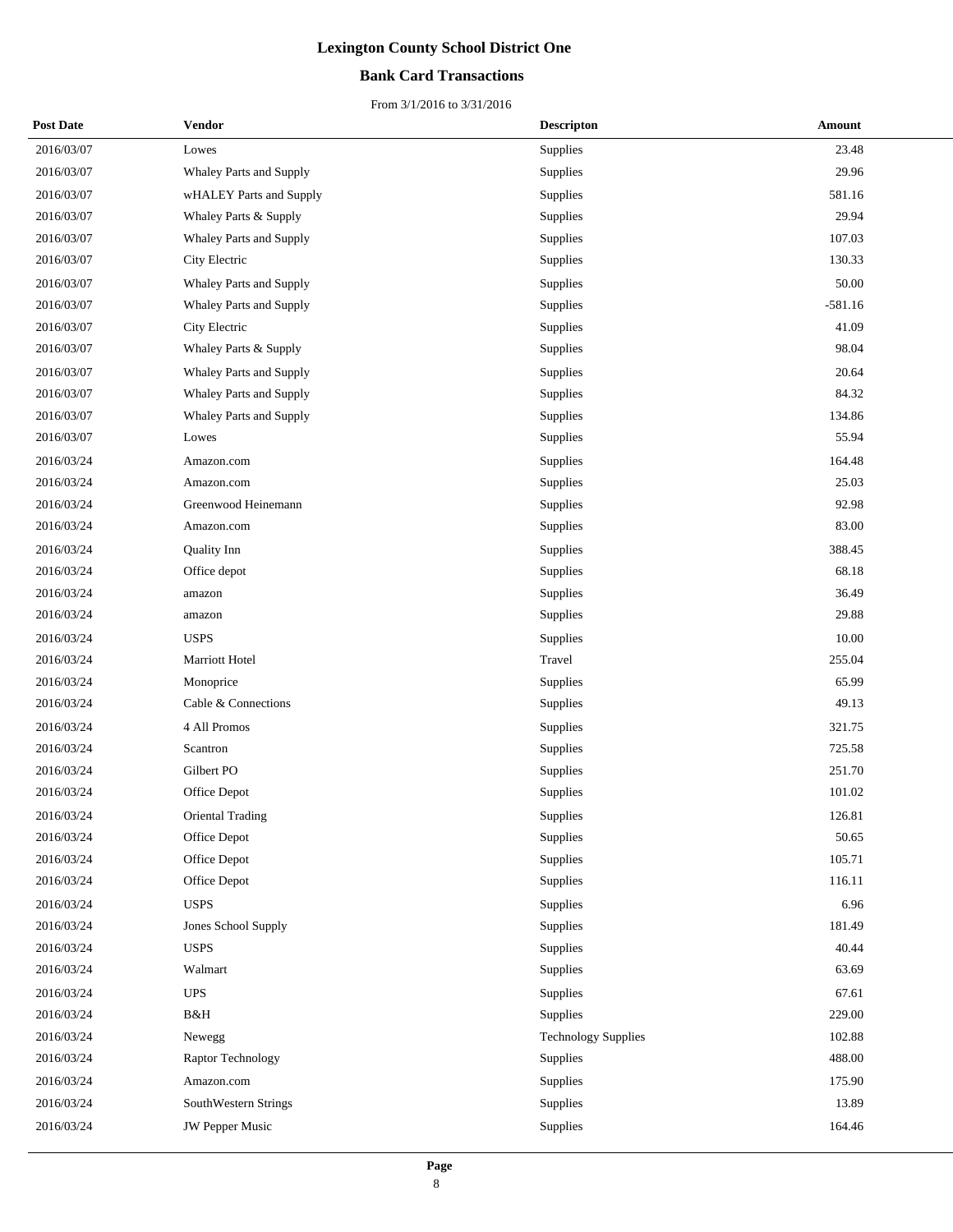## **Bank Card Transactions**

| <b>Post Date</b> | Vendor                         | <b>Descripton</b>          | Amount |
|------------------|--------------------------------|----------------------------|--------|
| 2016/03/24       | <b>JW</b> Pepper               | Supplies                   | 47.40  |
| 2016/03/24       | JW Pepper                      | Supplies                   | 41.83  |
| 2016/03/24       | <b>VITAMIX</b>                 | Supplies                   | 55.79  |
| 2016/03/24       | <b>Festivals of Music</b>      | Pupil Transportation       | 200.00 |
| 2016/03/24       | Opti Blast                     | Supplies                   | 145.00 |
| 2016/03/24       | Opti Blast                     | Supplies                   | 280.00 |
| 2016/03/24       | Amazon                         | <b>Technology Supplies</b> | 24.99  |
| 2016/03/24       | Walker Hardware, LLC           | Supplies                   | 58.74  |
| 2016/03/24       | Chef Store                     | Supplies                   | 550.04 |
| 2016/03/24       | Walker Hardware, LLC           | Supplies                   | 6.26   |
| 2016/03/24       | Shell Oil                      | Supplies                   | 30.15  |
| 2016/03/24       | Channing Bete Co. (AHA)        | Supplies                   | 119.95 |
| 2016/03/24       | Walker Hardware, LLC           | Supplies                   | 39.75  |
| 2016/03/24       | <b>USPS</b>                    | Supplies                   | 6.96   |
| 2016/03/24       | <b>SUNOCO</b>                  | Travel                     | 19.00  |
| 2016/03/24       | <b>MURPHY EXPRESS</b>          | Travel                     | 18.21  |
| 2016/03/24       | Office depot                   | Supplies                   | 113.39 |
| 2016/03/24       | the home depot                 | Supplies                   | 34.92  |
| 2016/03/24       | Enterprise Rent a Car          | Pupil Transportation-Inst  | 283.73 |
| 2016/03/24       | Hampton Inn Rock Hill          | Pupil Transportation-Inst  | 248.64 |
| 2016/03/24       | Hampton Inn Rock Hill          | Pupil Transportation-Inst  | 248.64 |
| 2016/03/24       | RPS Columbia                   | Travel                     | 36.00  |
| 2016/03/24       | Hampton Inn Rock Hill          | Travel                     | 248.64 |
| 2016/03/24       | Youthlight                     | Supplies                   | 85.43  |
| 2016/03/24       | Loving Guide                   | Supplies                   | 36.25  |
| 2016/03/24       | Delta Air                      | Travel                     | 401.20 |
| 2016/03/24       | Delta Air                      | Travel                     | 285.20 |
| 2016/03/24       | <b>Travel Insurance Policy</b> | Travel                     | 26.08  |
| 2016/03/24       | Expedia                        | Travel                     | 810.64 |
| 2016/03/24       | <b>ASCA</b>                    | Travel                     | 389.00 |
| 2016/03/24       | Target                         | Supplies                   | 48.02  |
| 2016/03/24       | <b>AED</b> Superstore          | Supplies                   | 61.99  |
| 2016/03/24       | Kelly Registration System      | Periodicals                | 10.00  |
| 2016/03/24       | Amazon.com                     | Library Books              | 134.84 |
| 2016/03/24       | Amazon.com                     | <b>Library Books</b>       | 8.56   |
| 2016/03/24       | Avis                           | Travel                     | 164.64 |
| 2016/03/24       | <b>CEFCO</b>                   | Travel                     | 8.70   |
| 2016/03/24       | Columbia Metro Airport         | Travel                     | 48.00  |
| 2016/03/24       | Eagle Ridge Conference Center  | Travel                     | 255.00 |
| 2016/03/24       | EB 2016 Transform SC           | Travel                     | 95.49  |
| 2016/03/24       | Marriott Hilton Head           | Travel                     | 146.30 |
| 2016/03/24       | Marriott Hilton Head           | Travel                     | 147.80 |
| 2016/03/24       | Marriott Hilton Head           | Travel                     | 146.30 |
| 2016/03/24       | Marriott Hilton Head           | Travel                     | 440.79 |
| 2016/03/24       | <b>NSBA</b>                    | Travel                     | 695.00 |
|                  |                                |                            |        |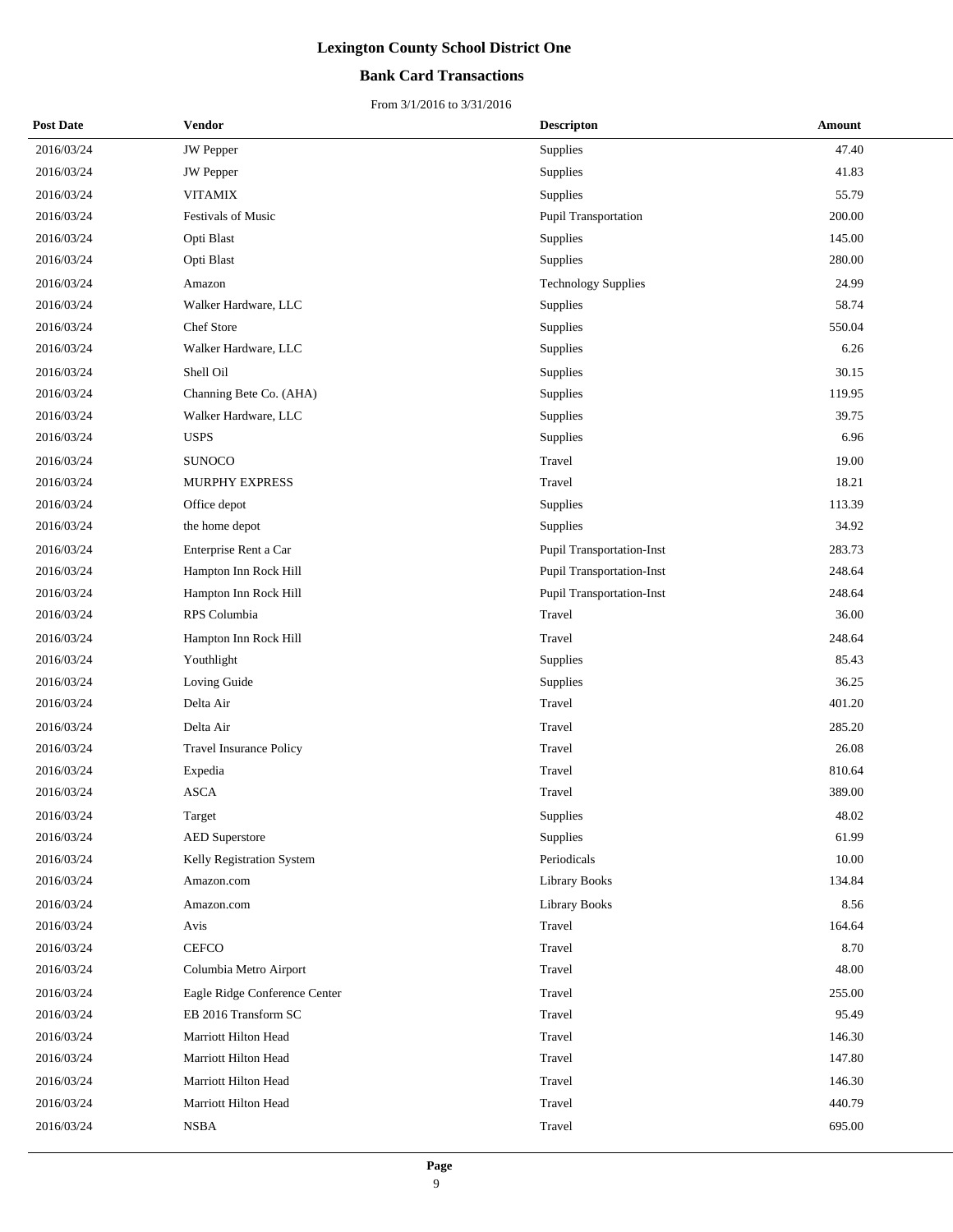## **Bank Card Transactions**

| <b>Post Date</b> | Vendor                         | <b>Descripton</b>          | Amount      |
|------------------|--------------------------------|----------------------------|-------------|
| 2016/03/24       | BB&T Credit February 2016 Stat | Travel                     | $-1,776.29$ |
| 2016/03/24       | Furman University              | Travel                     | 998.00      |
| 2016/03/24       | Amazon                         | Supplies                   | 7.27        |
| 2016/03/24       | Walmart                        | Supplies                   | 69.04       |
| 2016/03/24       | Walmart                        | Supplies                   | 86.24       |
| 2016/03/24       | Amazon                         | Supplies                   | 21.14       |
| 2016/03/24       | Amazon                         | Supplies                   | 190.26      |
| 2016/03/24       | Amazon                         | Supplies                   | 401.66      |
| 2016/03/24       | Office Depot                   | Supplies                   | 24.16       |
| 2016/03/24       | iTunes.com                     | <b>Technology Supplies</b> | 0.99        |
| 2016/03/24       | Gourmet To Go                  | Other Objects              | 103.57      |
| 2016/03/24       | Gourmet To Go                  | Other Objects              | 20.69       |
| 2016/03/24       | Chick Fil A                    | Other Objects              | 111.07      |
| 2016/03/24       | 2016 Transform SC              | Travel                     | 381.96      |
| 2016/03/24       | Amazon.com                     | Supplies                   | 48.89       |
| 2016/03/24       | Amazon.com                     | Supplies                   | 44.00       |
| 2016/03/24       | Amazon.com                     | Supplies                   | 22.11       |
| 2016/03/24       | Amazon.com                     | Supplies                   | 30.99       |
| 2016/03/24       | <b>USPS</b>                    | Supplies                   | 6.95        |
| 2016/03/24       | <b>US Postal Service</b>       | Supplies                   | 6.74        |
| 2016/03/24       | Neon copy paper and reinforced | Supplies                   | 78.39       |
| 2016/03/24       | <b>US Postal Service</b>       | Supplies                   | 14.65       |
| 2016/03/24       | <b>American Airlines</b>       | Travel                     | 401.20      |
| 2016/03/24       | <b>American Airlines</b>       | Travel                     | 401.20      |
| 2016/03/24       | ASCA                           | Travel                     | 389.00      |
| 2016/03/24       | Travelocity                    | Travel                     | 1,077.10    |
| 2016/03/24       | <b>American Airlines</b>       | Travel                     | 517.71      |
| 2016/03/24       | <b>American Airlines</b>       | Travel                     | 517.71      |
| 2016/03/24       | American Airlines              | Travel                     | 517.71      |
| 2016/03/24       | American Airlines              | Travel                     | 517.71      |
| 2016/03/24       | Paper Pro                      | Supplies                   | 58.85       |
| 2016/03/24       | Paypal-Advance Ed              | Dues and Fees              | 25.00       |
| 2016/03/24       | Lowe's                         | Supplies-Maintenace        | 94.29       |
| 2016/03/24       | Murphy Express                 | Supplies-Maintenace        | 24.81       |
| 2016/03/24       | Home Depot                     | Supplies-Maintenace        | 21.38       |
| 2016/03/24       | Preferred Pump                 | Supplies-Maintenace        | 471.58      |
| 2016/03/24       | Home Depot                     | Supplies-Maintenace        | 75.33       |
| 2016/03/24       | City Electric                  | Supplies-Maintenace        | 141.01      |
| 2016/03/24       | Webstaurant Store              | Supplies                   | 1,319.75    |
| 2016/03/24       | <b>EXXONMOBIL</b>              | Supplies                   | 18.72       |
| 2016/03/24       | City Electric                  | Supplies-Maintenace        | 10.06       |
| 2016/03/24       | Cable & Connections            | Supplies-Maintenace        | 114.06      |
| 2016/03/24       | Lowe's                         | Supplies-Maintenace        | 9.64        |
| 2016/03/24       | Ed Smith Lumber                | Supplies-Maintenace        | 63.80       |
| 2016/03/24       | Lowe's                         | Supplies-Maintenace        | 55.24       |
|                  |                                |                            |             |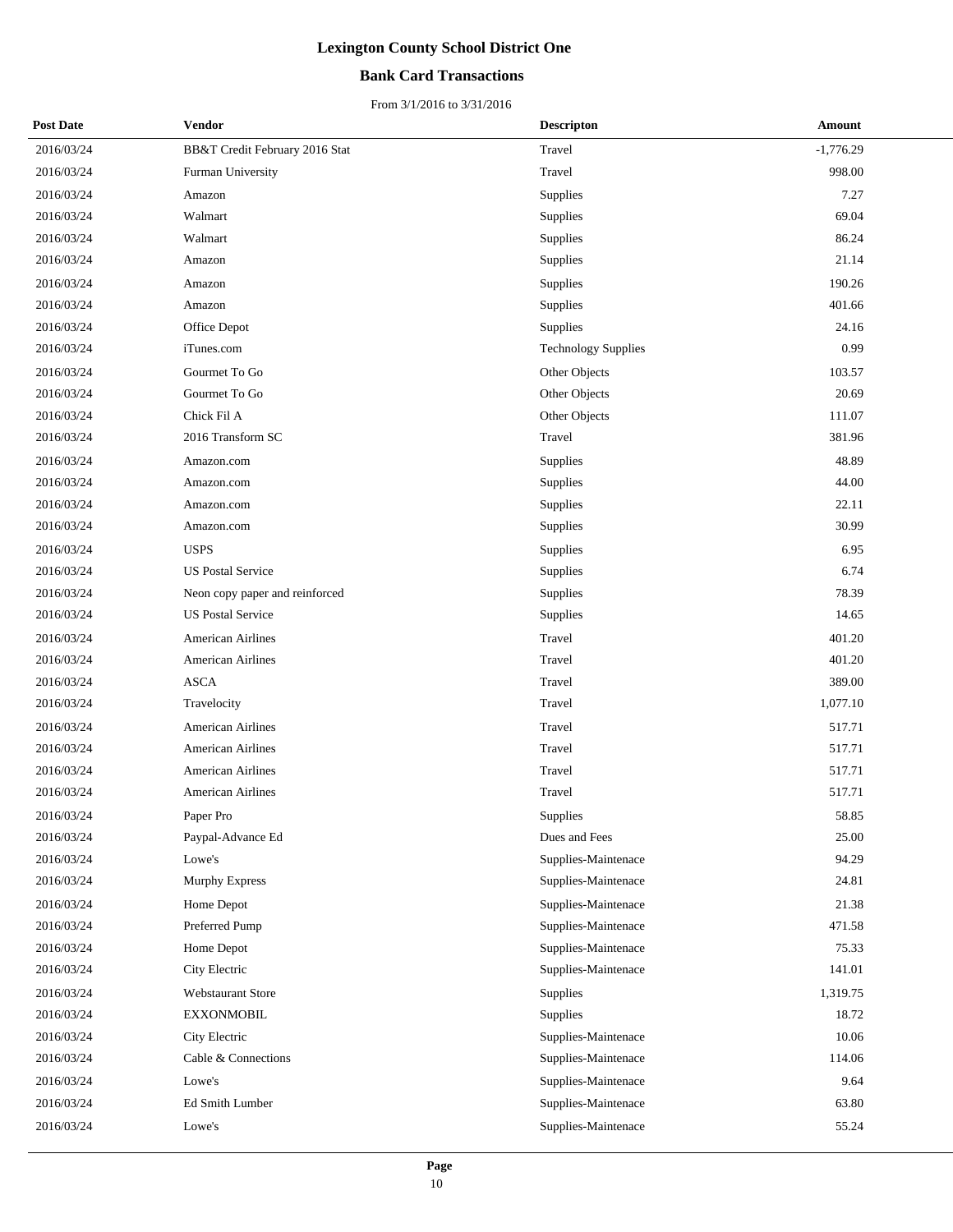## **Bank Card Transactions**

| <b>Post Date</b> | Vendor               | <b>Descripton</b>   | Amount  |
|------------------|----------------------|---------------------|---------|
| 2016/03/24       | True Value Hardware  | Supplies-Maintenace | 13.35   |
| 2016/03/24       | City Electric        | Supplies-Maintenace | 12.61   |
| 2016/03/24       | City Electric        | Supplies-Maintenace | 111.88  |
| 2016/03/24       | City Electric        | Supplies-Maintenace | 115.56  |
| 2016/03/24       | Palmetto Tile        | Supplies-Maintenace | 78.22   |
| 2016/03/24       | True Value Hardware  | Supplies-Maintenace | 12.83   |
| 2016/03/24       | Ed Smith Lumber      | Supplies-Maintenace | 47.86   |
| 2016/03/24       | Lowes #02967         | Supplies            | 72.10   |
| 2016/03/24       | Shell Oil            | Supplies            | 25.53   |
| 2016/03/24       | Walker Hardware, LLC | Supplies            | 8.45    |
| 2016/03/24       | Lowe's               | Supplies-Maintenace | 12.88   |
| 2016/03/24       | Lowe's               | Supplies-Maintenace | 7.47    |
| 2016/03/24       | Lowe's               | Supplies-Maintenace | 11.71   |
| 2016/03/24       | City Electric        | Supplies-Maintenace | 9.07    |
| 2016/03/24       | City Electric        | Supplies-Maintenace | 36.04   |
| 2016/03/24       | City Electric        | Supplies-Maintenace | 49.55   |
| 2016/03/24       | City Electric        | Supplies-Maintenace | 23.83   |
| 2016/03/24       | Walker Hardware      | Supplies-Maintenace | 52.53   |
| 2016/03/24       | City Electric        | Supplies-Maintenace | 82.38   |
| 2016/03/24       | City Electric        | Supplies-Maintenace | 31.58   |
| 2016/03/24       | City Electric        | Supplies-Maintenace | 63.62   |
| 2016/03/24       | City Electric        | Supplies-Maintenace | 104.54  |
| 2016/03/24       | Walker Hardware      | Supplies-Maintenace | 6.31    |
| 2016/03/24       | THE HOME DEPOT       | Supplies            | 111.44  |
| 2016/03/24       | THE HOME DEPOT       | Supplies            | $-5.00$ |
| 2016/03/24       | Lowe's               | Supplies-Maintenace | 102.52  |
| 2016/03/24       | City Electric        | Supplies-Maintenace | 160.50  |
| 2016/03/24       | Home Depot           | Supplies            | 65.34   |
| 2016/03/24       | Lowe's               | Supplies-Maintenace | 41.73   |
| 2016/03/24       | Lowe's               | Supplies-Maintenace | 149.50  |
| 2016/03/24       | Lowe's               | Supplies-Maintenace | 20.30   |
| 2016/03/24       | Lowe's               | Supplies-Maintenace | 10.14   |
| 2016/03/24       | True Value           | Supplies-Maintenace | 12.82   |
| 2016/03/24       | Lowe's               | Supplies-Maintenace | 68.62   |
| 2016/03/24       | City Electric        | Supplies-Maintenace | 95.98   |
| 2016/03/24       | Sherwin Williams     | Supplies-Maintenace | 102.22  |
| 2016/03/24       | Lowe's               | Supplies-Maintenace | 33.23   |
| 2016/03/24       | City Electric        | Supplies-Maintenace | 484.65  |
| 2016/03/24       | Lowe's               | Supplies-Maintenace | 33.59   |
| 2016/03/24       | City Electric        | Supplies-Maintenace | 137.95  |
| 2016/03/24       | City Electric        | Supplies-Maintenace | 31.10   |
| 2016/03/24       | City Electric        | Supplies-Maintenace | 95.23   |
| 2016/03/24       | Radio Shack          | Supplies-Maintenace | 18.18   |
| 2016/03/24       | Lowe's               | Supplies-Maintenace | 12.58   |
| 2016/03/24       | True Value Hardware  | Supplies-Maintenace | 13.35   |
|                  |                      |                     |         |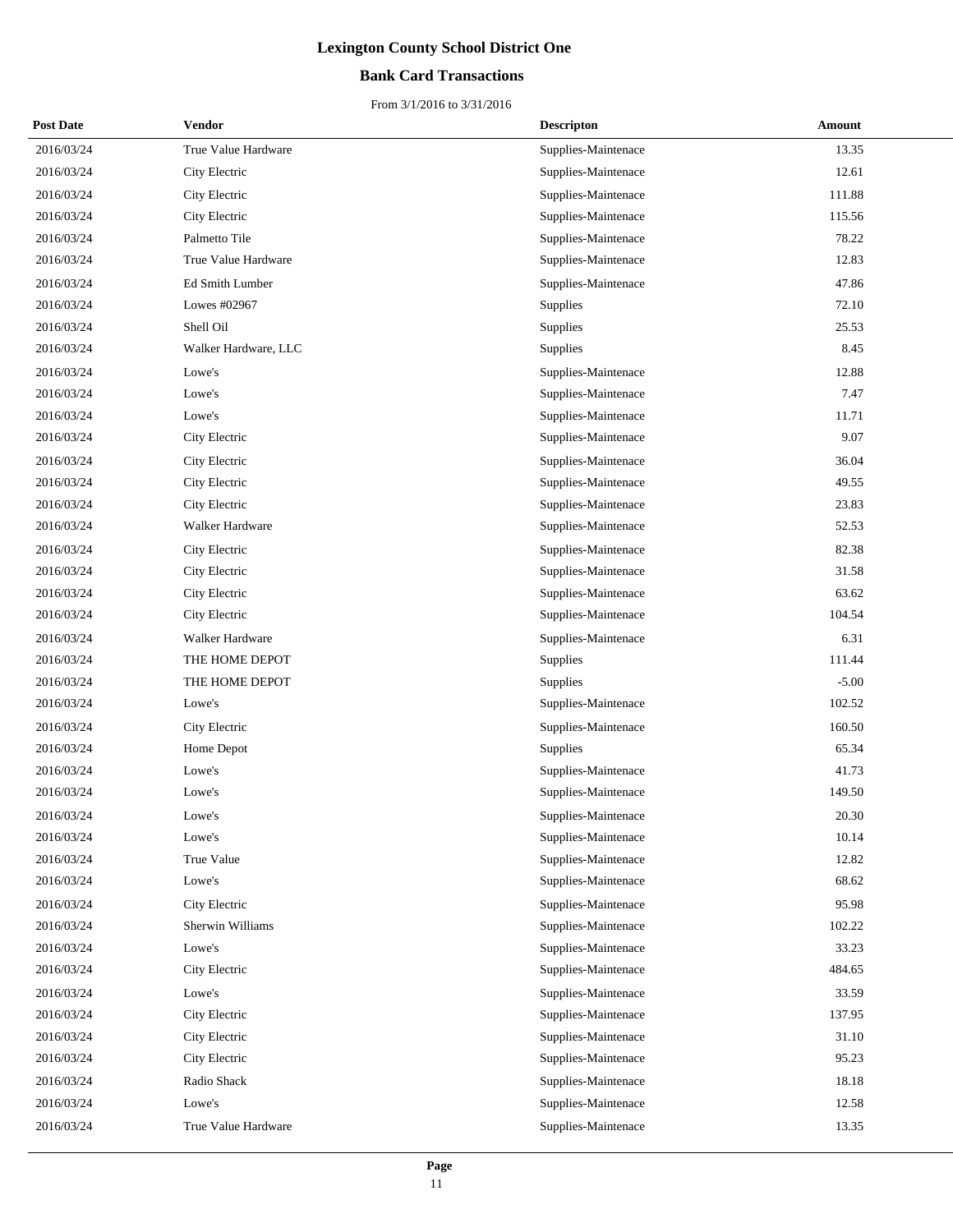## **Bank Card Transactions**

| <b>Post Date</b> | Vendor                     | <b>Descripton</b>         | Amount  |
|------------------|----------------------------|---------------------------|---------|
| 2016/03/24       | Walmart                    | Supplies                  | 27.81   |
| 2016/03/24       | Ed Smith Lumber            | Supplies                  | 20.81   |
| 2016/03/24       | Ed Smith Lumber            | Supplies                  | 41.94   |
| 2016/03/24       | Lowe's                     | Supplies-Maintenace       | 52.29   |
| 2016/03/24       | Home Depot                 | Supplies-Maintenace       | 21.35   |
| 2016/03/24       | Cable & Connections        | Supplies-Maintenace       | 10.70   |
| 2016/03/24       | Lowe's                     | Supplies-Maintenace       | 127.11  |
| 2016/03/24       | Ed Smith Lumber            | Supplies-Maintenace       | 149.02  |
| 2016/03/24       | Ed Smith Lumber            | Supplies-Maintenace       | 143.86  |
| 2016/03/24       | Lowe's                     | Supplies-Maintenace       | 9.59    |
| 2016/03/24       | Ed Smith Lumber            | Supplies-Maintenace       | 145.19  |
| 2016/03/24       | Ed Smith Lumber            | Supplies-Maintenace       | 108.67  |
| 2016/03/24       | Lowes                      | Supplies                  | 108.03  |
| 2016/03/24       | Lowes                      | Supplies                  | 128.47  |
| 2016/03/24       | <b>Murphy Express</b>      | Supplies                  | 43.10   |
| 2016/03/24       | Lowes                      | Supplies                  | 68.92   |
| 2016/03/24       | Lowes                      | Supplies                  | 46.68   |
| 2016/03/24       | Lowes                      | Supplies                  | 4.64    |
| 2016/03/24       | Sunoco                     | Supplies                  | 24.00   |
| 2016/03/24       | Smith & Jones              | Supplies                  | 470.80  |
| 2016/03/24       | Lowe's                     | Supplies-Maintenace       | 21.76   |
| 2016/03/24       | Kmart                      | Supplies                  | 47.48   |
| 2016/03/24       | <b>Batteries Plus</b>      | Supplies-Maintenace       | 163.07  |
| 2016/03/24       | Lowe's                     | Supplies-Maintenace       | 67.13   |
| 2016/03/24       | Lowes                      | Supplies                  | 38.10   |
| 2016/03/24       | Floor Mart West            | Supplies-Maintenace       | 85.60   |
| 2016/03/24       | Lowe's                     | Supplies                  | 105.67  |
| 2016/03/24       | Murphy Express             | Supplies                  | 47.04   |
| 2016/03/24       | Lowe's                     | Supplies                  | 45.62   |
| 2016/03/24       | Lowe's                     | Supplies                  | 56.92   |
| 2016/03/24       | ACS Sound and lighting     | Supplies                  | 8.83    |
| 2016/03/24       | Lowe's                     | Supplies                  | 60.31   |
| 2016/03/24       | Murphy Express             | Supplies                  | 21.58   |
| 2016/03/24       | <b>Tractor Supply</b>      | Supplies                  | 36.36   |
| 2016/03/24       | <b>Fastenal Company</b>    | Supplies                  | 7.73    |
| 2016/03/24       | <b>Fastenal Company</b>    | Supplies                  | $-7.73$ |
| 2016/03/24       | Lowe's                     | Supplies                  | 185.79  |
| 2016/03/24       | Fastenal company           | Supplies                  | 3.78    |
| 2016/03/24       | <b>Murphy Express</b>      | Supplies                  | 100.00  |
| 2016/03/24       | <b>Pine Press Printing</b> | Printing and Binding      | 80.25   |
| 2016/03/24       | <b>SLED</b>                | Other Prof & Tech Service | 56.00   |
| 2016/03/24       | Interstate                 | Supplies                  | 97.97   |
| 2016/03/24       | Enlows                     | Supplies                  | 113.90  |
| 2016/03/24       | <b>CARQUEST</b>            | Supplies                  | 88.38   |
| 2016/03/24       | LR Hook Tire               | Supplies                  | 340.15  |
|                  |                            |                           |         |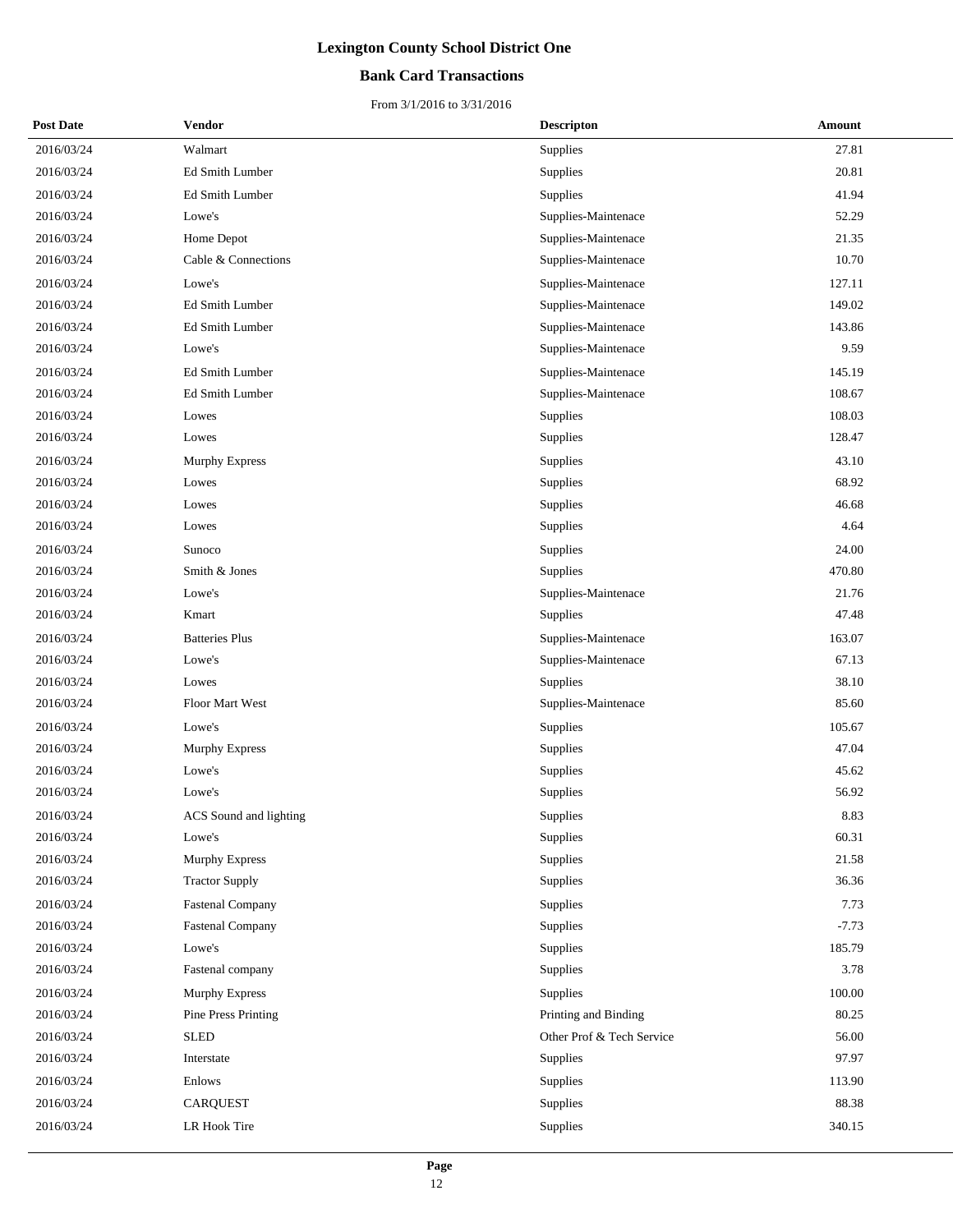## **Bank Card Transactions**

| <b>Post Date</b> | <b>Vendor</b>                  | <b>Descripton</b>          | Amount   |
|------------------|--------------------------------|----------------------------|----------|
| 2016/03/24       | Enlows                         | Supplies                   | 57.83    |
| 2016/03/24       | Enlows                         | Supplies                   | 175.82   |
| 2016/03/24       | Interstate                     | Supplies                   | 112.74   |
| 2016/03/24       | Enlows                         | Supplies                   | 161.98   |
| 2016/03/24       | Interstate                     | Supplies                   | 229.89   |
| 2016/03/24       | Amazon                         | Supplies                   | 164.99   |
| 2016/03/24       | Office Depot                   | Supplies                   | 160.40   |
| 2016/03/24       | Office Depot                   | Supplies                   | 165.83   |
| 2016/03/24       | Interstate                     | Supplies                   | 73.53    |
| 2016/03/24       | Enlows                         | Supplies                   | 86.42    |
| 2016/03/24       | <b>CARQUEST</b>                | Supplies                   | 75.76    |
| 2016/03/24       | Triangle Safe & Lock           | Supplies                   | 37.56    |
| 2016/03/24       | Office Depot                   | Supplies                   | 174.27   |
| 2016/03/24       | Office Depot                   | Supplies                   | 72.66    |
| 2016/03/24       | <b>SCDMV</b>                   | Supplies                   | 53.50    |
| 2016/03/24       | Office Depot                   | Supplies                   | 230.02   |
| 2016/03/24       | Amazon                         | Supplies                   | 57.77    |
| 2016/03/24       | <b>Survey Monkey</b>           | Software Renewal/Agreemen  | 250.00   |
| 2016/03/24       | <b>KB</b> Covers               | Supplies                   | 36.49    |
| 2016/03/24       | <b>NSPRA</b>                   | Supplies                   | 128.00   |
| 2016/03/24       | Press Plus                     | Periodicals                | 8.95     |
| 2016/03/24       | Credit Voucher                 | Dues and Fees              | $-99.00$ |
| 2016/03/24       | Columbia College               | Travel                     | 75.00    |
| 2016/03/24       | <b>UGA Hotel</b>               | Travel                     | 105.93   |
| 2016/03/24       | <b>UGA Hotel</b>               | Travel                     | 105.93   |
| 2016/03/24       | Florida Dept of Law Enforcemen | Other Prof & Tech Service  | 24.00    |
| 2016/03/24       | <b>SLED</b>                    | Other Prof & Tech Service  | 338.00   |
| 2016/03/24       | Dell                           | Supplies                   | 288.87   |
| 2016/03/24       | Dell                           | Supplies                   | 192.58   |
| 2016/03/24       | Dell                           | Supplies                   | 144.44   |
| 2016/03/24       | Walmart                        | Other Objects              | 25.48    |
| 2016/03/24       | Food Lion                      | Other Objects              | 46.56    |
| 2016/03/24       | Food Lion                      | Other Objects              | 18.48    |
| 2016/03/24       | Farmers Shed                   | Other Objects              | 80.89    |
| 2016/03/24       | Zoes Kitchen                   | Other Objects              | 84.98    |
| 2016/03/24       | <b>SCLEOA</b>                  | Travel                     | 80.00    |
| 2016/03/24       | <b>SCLEOA</b>                  | Travel                     | 80.00    |
| 2016/03/24       | Power School University        | Travel                     | 329.00   |
| 2016/03/24       | Power School University        | Travel                     | 329.00   |
| 2016/03/24       | Walmart                        | Supplies                   | 28.76    |
| 2016/03/24       | Amazon.com                     | Supplies                   | 102.41   |
| 2016/03/24       | Office Depot                   | Supplies                   | 40.65    |
| 2016/03/24       | <b>Batteries Plus</b>          | Supplies                   | 23.32    |
| 2016/03/24       | <b>Best Buy</b>                | <b>Technology Supplies</b> | 160.49   |
| 2016/03/24       | Amazon                         | <b>Technology Supplies</b> | 167.63   |
|                  |                                |                            |          |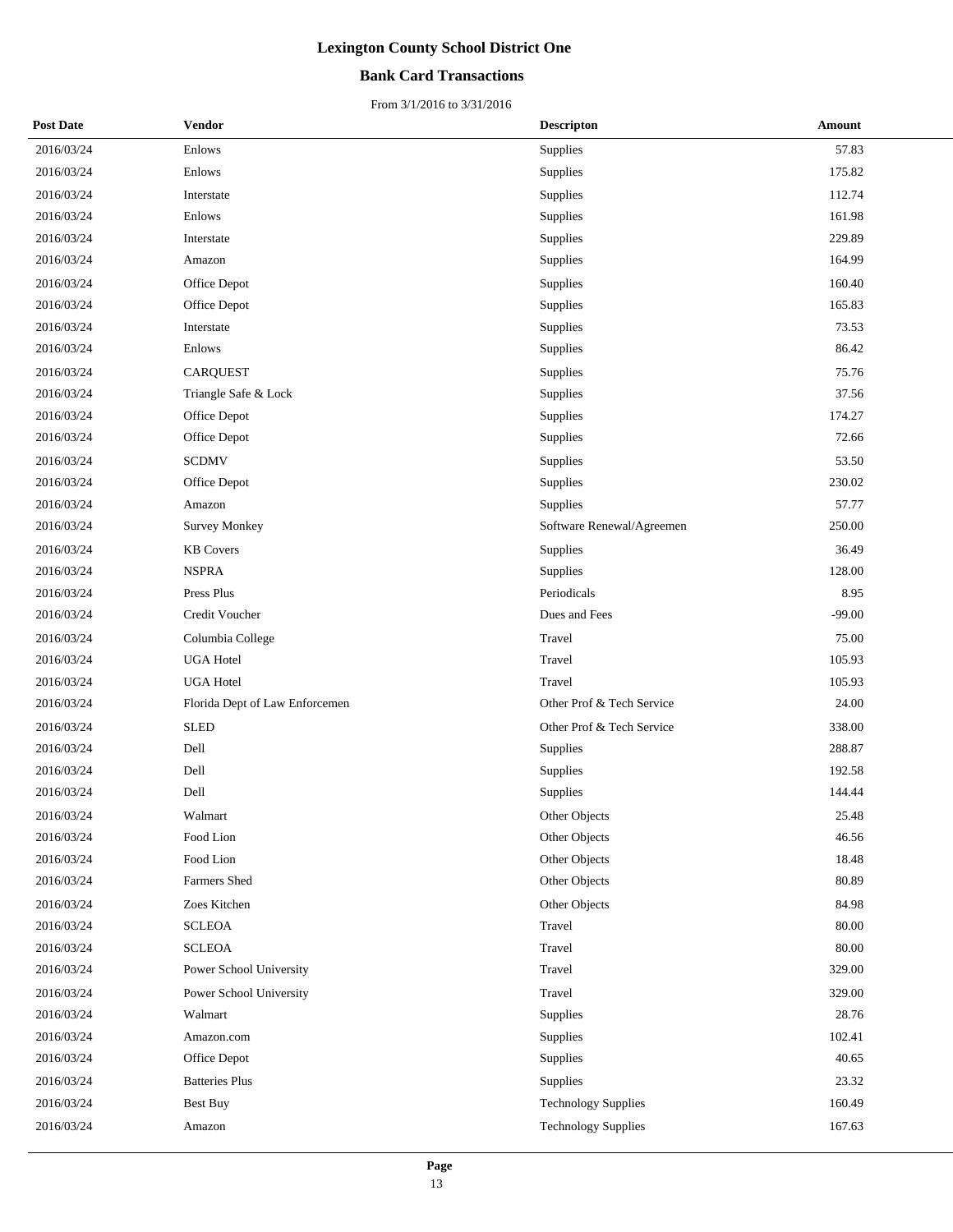## **Bank Card Transactions**

| <b>Post Date</b> | Vendor                         | <b>Descripton</b> | Amount   |
|------------------|--------------------------------|-------------------|----------|
| 2016/03/24       | Fatz                           | Other Objects     | 42.84    |
| 2016/03/24       | K-5 Math Teaching Resources    | Supplies          | 44.90    |
| 2016/03/24       | Amazon.com                     | Supplies          | 30.44    |
| 2016/03/24       | Amazon.com                     | Supplies          | 320.70   |
| 2016/03/24       | Dollar General                 | Supplies          | 23.81    |
| 2016/03/24       | Walmart                        | Supplies          | 53.72    |
| 2016/03/24       | <b>USPS</b>                    | Supplies          | 499.80   |
| 2016/03/24       | World Market                   | Supplies          | 16.02    |
| 2016/03/24       | Amazon.com                     | Supplies          | 689.04   |
| 2016/03/24       | Amazon.com                     | Supplies          | 404.85   |
| 2016/03/24       | Marriott Spartanburg Hotel-LIM | Travel            | 1,363.44 |
| 2016/03/24       | Westin Hotel                   | Travel            | 298.20   |
| 2016/03/24       | <b>VITAMIX</b>                 | Supplies          | 1,101.46 |
| 2016/03/24       | Walmart                        | Supplies          | 68.61    |
| 2016/03/24       | Delta Airlines                 | Travel            | 214.20   |
| 2016/03/24       | Delta Airlines                 | Travel            | 106.10   |
| 2016/03/24       | Delta Airlines                 | Travel            | 214.20   |
| 2016/03/24       | Delta Airlines                 | Travel            | 214.20   |
| 2016/03/24       | Delta Airlines                 | Travel            | 214.20   |
| 2016/03/24       | Delta Airlines                 | Travel            | 159.60   |
| 2016/03/24       | Delta Airlines                 | Travel            | 159.60   |
| 2016/03/24       | Delta Airlines                 | Travel            | 106.10   |
| 2016/03/24       | SC Association of School Admin | Travel            | 195.00   |
| 2016/03/24       | The UPS Store                  | Pupil Activity    | 137.32   |
| 2016/03/24       | Sally Beauty                   | Pupil Activity    | 21.09    |
| 2016/03/24       | CosmoProf                      | Pupil Activity    | 42.15    |
| 2016/03/24       | Lowe's                         | Pupil Activity    | 255.55   |
| 2016/03/24       | Wal Mart                       | Pupil Activity    | 147.48   |
| 2016/03/24       | Wal Mart                       | Pupil Activity    | 51.95    |
| 2016/03/24       | Michael's                      | Pupil Activity    | 133.81   |
| 2016/03/24       | Michael's                      | Pupil Activity    | 12.85    |
| 2016/03/24       | Wal Mart                       | Pupil Activity    | 20.48    |
| 2016/03/24       | Matterhackers.com              | Pupil Activity    | 242.00   |
| 2016/03/24       | HP direct public sector        | Pupil Activity    | 227.10   |
| 2016/03/24       | <b>B&amp;H</b> Photo           | Pupil Activity    | 111.28   |
| 2016/03/24       | <b>DBC Blick Art Material</b>  | Pupil Activity    | 95.76    |
| 2016/03/24       | <b>Staples Direct</b>          | Pupil Activity    | 1,441.25 |
| 2016/03/24       | WM SUPERCENTER                 | Pupil Activity    | 192.52   |
| 2016/03/24       | <b>BI-LO GROCERY</b>           | Pupil Activity    | 59.99    |
| 2016/03/24       | <b>PUBLIX</b>                  | Pupil Activity    | 31.14    |
| 2016/03/24       | Nasco                          | Pupil Activity    | 221.96   |
| 2016/03/24       | Walmart                        | Pupil Activity    | 61.21    |
| 2016/03/24       | TeachersPayTeachers            | Pupil Activity    | 118.00   |
| 2016/03/24       | <b>Enchanted Learning</b>      | Pupil Activity    | 48.00    |
| 2016/03/24       | <b>Coastal Publishing</b>      | Pupil Activity    | 240.00   |
|                  |                                |                   |          |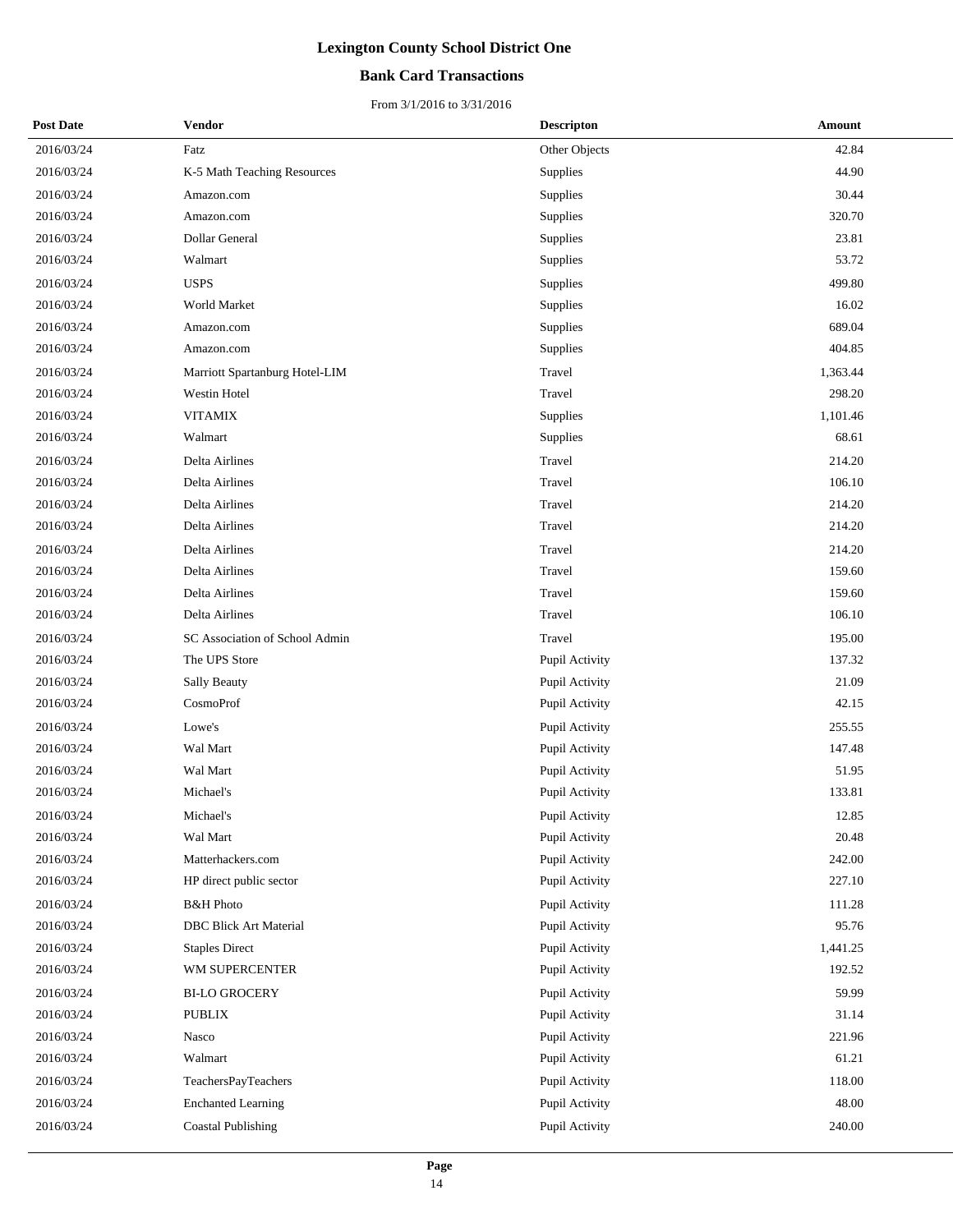## **Bank Card Transactions**

| <b>Post Date</b> | Vendor                          | <b>Descripton</b> | Amount |
|------------------|---------------------------------|-------------------|--------|
| 2016/03/24       | Office Depot                    | Pupil Activity    | 24.59  |
| 2016/03/24       | <b>NCS Pearson</b>              | Pupil Activity    | 310.06 |
| 2016/03/24       | <b>B&amp;H</b> Photo            | Pupil Activity    | 152.85 |
| 2016/03/24       | Color Aid corp                  | Pupil Activity    | 306.53 |
| 2016/03/24       | Amazon                          | Pupil Activity    | 500.70 |
| 2016/03/24       | Applause Learning               | Pupil Activity    | 440.94 |
| 2016/03/24       | OFFICE DEPOT                    | Pupil Activity    | 41.21  |
| 2016/03/24       | Kroger                          | Pupil Activity    | 28.14  |
| 2016/03/24       | Walmart                         | Pupil Activity    | 35.59  |
| 2016/03/24       | Walmart                         | Pupil Activity    | 8.80   |
| 2016/03/24       | Walmart                         | Pupil Activity    | 25.48  |
| 2016/03/24       | Walmart                         | Pupil Activity    | 15.18  |
| 2016/03/24       | On the Run                      | Pupil Activity    | 23.16  |
| 2016/03/24       | Wal Mart                        | Pupil Activity    | 95.37  |
| 2016/03/24       | Heinemann                       | Pupil Activity    | 257.79 |
| 2016/03/24       | Party City                      | Pupil Activity    | 65.55  |
| 2016/03/24       | <b>PBS</b>                      | Pupil Activity    | 21.24  |
| 2016/03/24       | Demco                           | Pupil Activity    | 172.35 |
| 2016/03/24       | <b>SCMEA Orchestra Division</b> | Pupil Activity    | 315.00 |
| 2016/03/24       | <b>JW</b> Pepper                | Pupil Activity    | 44.95  |
| 2016/03/24       | <b>NAFME</b>                    | Pupil Activity    | 38.50  |
| 2016/03/24       | Covermaster                     | Pupil Activity    | 80.00  |
| 2016/03/24       | Walmart                         | Pupil Activity    | 27.02  |
| 2016/03/24       | Parkers                         | Pupil Activity    | 182.97 |
| 2016/03/24       | Parkers                         | Pupil Activity    | 88.81  |
| 2016/03/24       | Columbia flag and sign co.      | Pupil Activity    | 31.35  |
| 2016/03/24       | Walmart                         | Pupil Activity    | 58.12  |
| 2016/03/24       | Wilson & Associates             | Pupil Activity    | 350.00 |
| 2016/03/24       | Howard B. Jones & Son           | Pupil Activity    | 29.58  |
| 2016/03/24       | Lowes                           | Pupil Activity    | 444.79 |
| 2016/03/24       | Murphy Express                  | Pupil Activity    | 7.35   |
| 2016/03/24       | Finance Charge                  | Pupil Activity    | 29.55  |
| 2016/03/24       | Cracker Barrel                  | Pupil Activity    | 102.59 |
| 2016/03/24       | Columbia Flag and Banner        | Pupil Activity    | 111.28 |
| 2016/03/24       | Lowes                           | Pupil Activity    | 44.88  |
| 2016/03/24       | <b>Baseball Savings</b>         | Pupil Activity    | 243.26 |
| 2016/03/24       | <b>BSN</b> Sports My Team       | Pupil Activity    | 109.91 |
| 2016/03/24       | <b>BSN</b> Sports My Team       | Pupil Activity    | 259.89 |
| 2016/03/24       | <b>BSN</b> Sports My Team       | Pupil Activity    | 54.96  |
| 2016/03/24       | Lowes                           | Pupil Activity    | 29.84  |
| 2016/03/24       | Days Inn Clemson, SC            | Pupil Activity    | 72.15  |
| 2016/03/24       | Days Inn Clemson, SC            | Pupil Activity    | 72.15  |
| 2016/03/24       | Days Inn Clemson, SC            | Pupil Activity    | 72.15  |
| 2016/03/24       | Chef Store                      | Pupil Activity    | 221.42 |
| 2016/03/24       | Shumpert's IGA                  | Pupil Activity    | 23.55  |
|                  |                                 |                   |        |